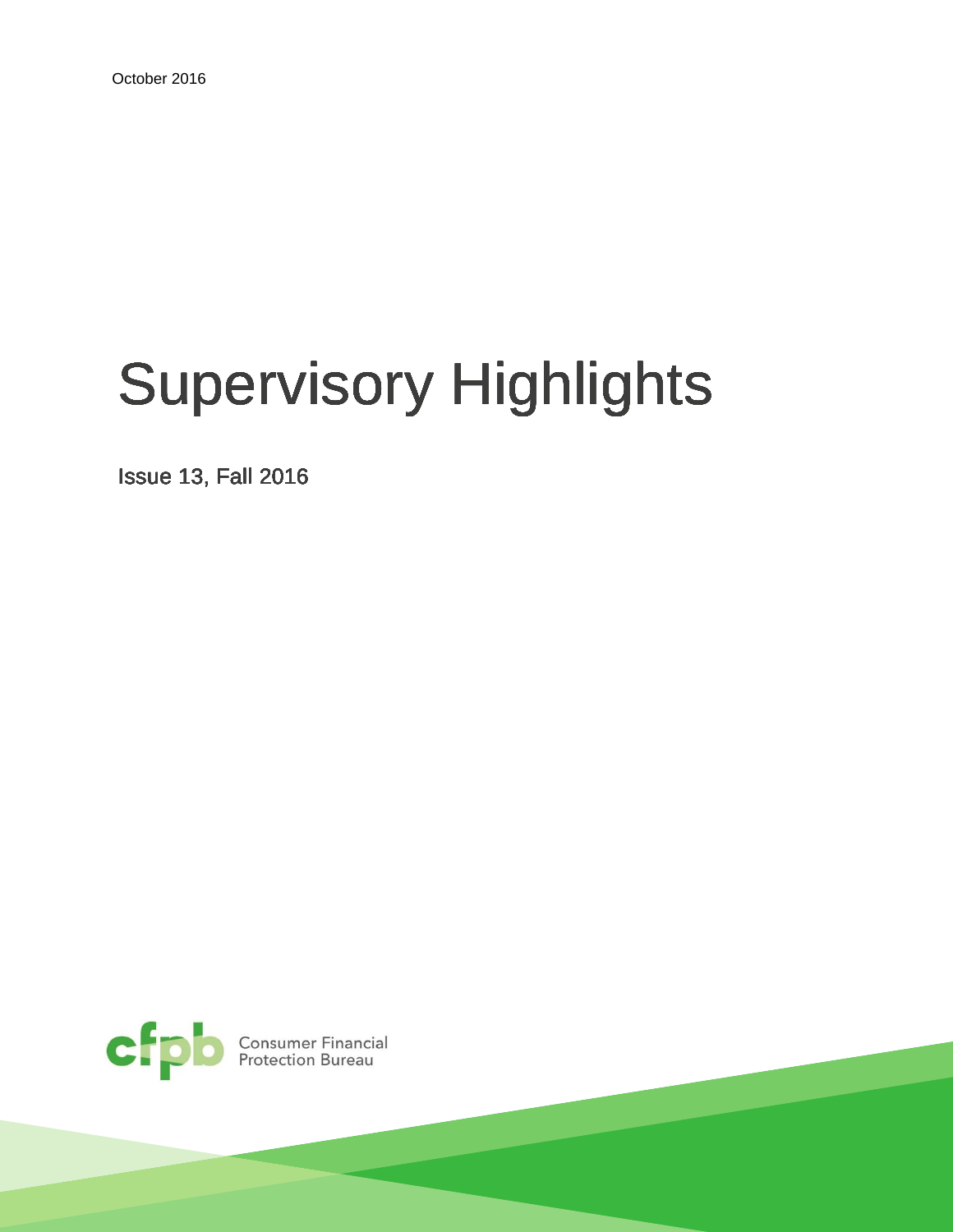## **Table of Contents**

| 1. |     |                                                                    |  |
|----|-----|--------------------------------------------------------------------|--|
| 2. |     |                                                                    |  |
|    | 2.1 |                                                                    |  |
|    | 2.2 |                                                                    |  |
|    | 2.3 |                                                                    |  |
|    | 2.4 |                                                                    |  |
|    | 2.5 |                                                                    |  |
| 3. |     |                                                                    |  |
|    | 3.1 | Provision of language services to limited English proficient (LEP) |  |
|    | 3.2 | HMDA data collection and reporting reminders for 2017 25           |  |
|    | 3.3 |                                                                    |  |
|    | 3.4 | Consent Order update: Ally Financial Inc. and Ally Bank  31        |  |
| 4. |     |                                                                    |  |
| 5. |     |                                                                    |  |
|    | 5.1 |                                                                    |  |
|    | 5.2 |                                                                    |  |
| 6. | .38 |                                                                    |  |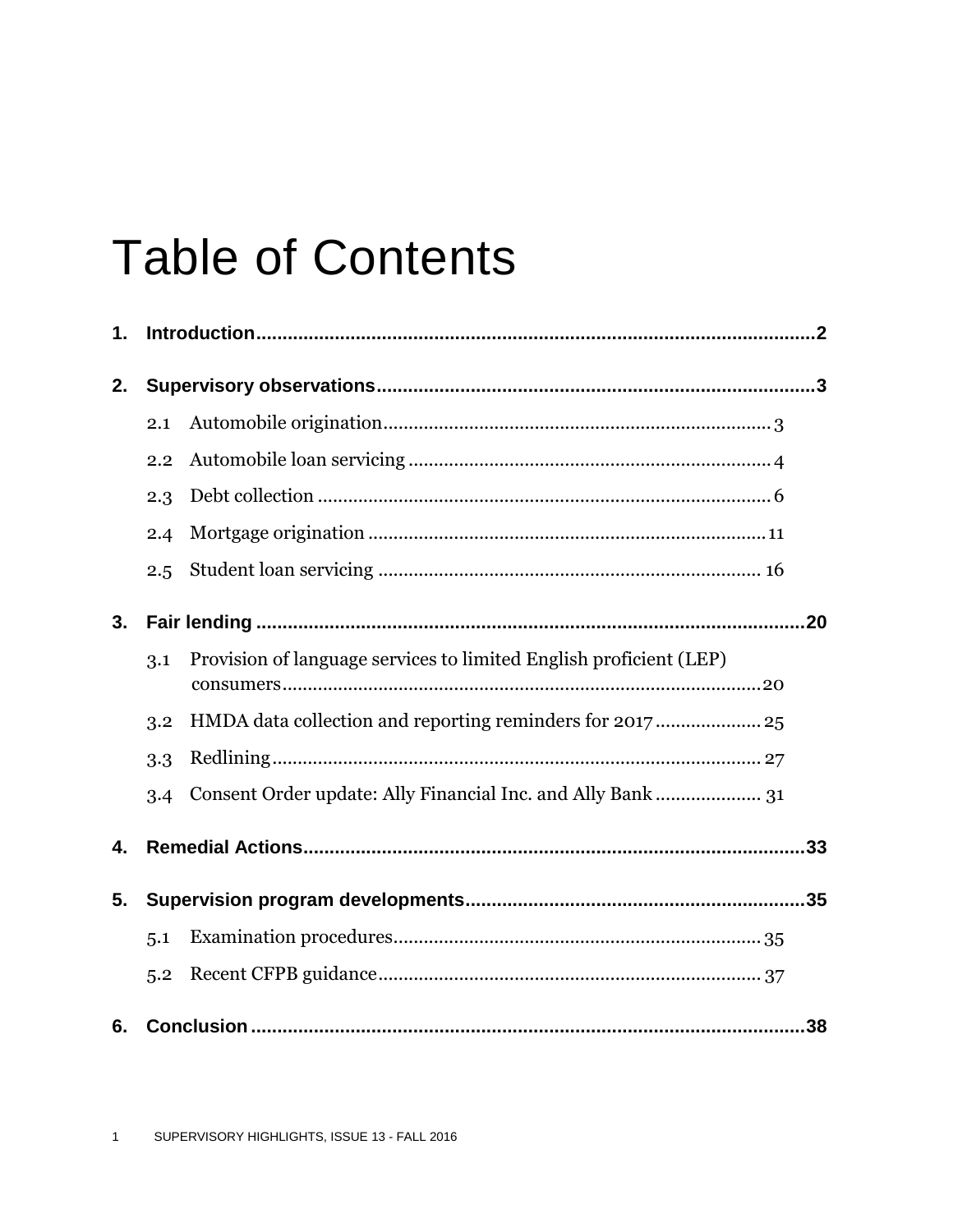## 1. Introduction

In this thirteenth edition of *Supervisory Highlights*, the Consumer Financial Protection Bureau (CFPB) shares recent supervisory observations in the areas of automobile loan origination, automobile loan servicing, debt collection, mortgage origination, mortgage servicing, student loan servicing and fair lending. The findings reported here reflect information obtained from supervisory activities completed during the period under review. Corrective actions regarding certain matters remain in process at the time of this report's publication.

CFPB supervisory reviews and examinations typically involve assessing a supervised entity's compliance with Federal consumer financial laws. When Supervision examinations determine that a supervised entity has violated a statute or regulation, Supervision directs the entity to implement appropriate corrective measures, such as refunding moneys, paying of restitution, or taking other remedial actions. Recent supervisory resolutions have resulted in total restitution payments of approximately \$11.3 million to more than 225,000 consumers during the review period. Additionally, CFPB's supervisory activities have either led to or supported two recent public enforcement actions, resulting in over \$28 million in consumer remediation and an additional \$8 million in civil money penalties.

This report highlights supervision-related work generally completed between May 2016 and August 2016 (unless otherwise stated), though some completion dates may vary. Please submit any questions or comments to [CFPB\\_Supervision@cfpb.gov.](mailto:CFPB_Supervision@cfpb.gov)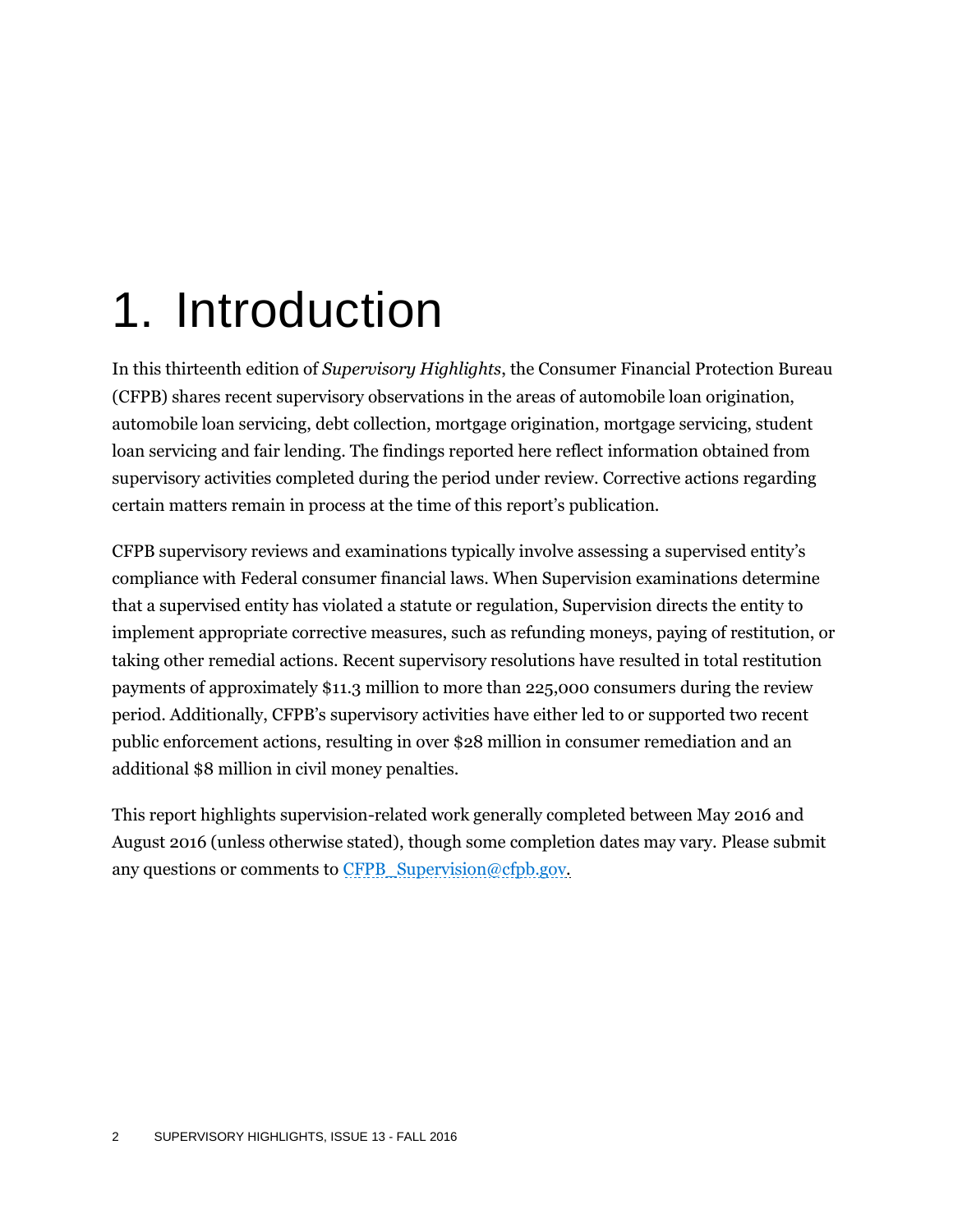## 2. Supervisory observations

Recent supervisory observations are reported in the areas of automobile loan origination, automobile loan servicing, debt collection, mortgage origination, mortgage servicing and student loan servicing. Worthy of note are the beneficial practices centered on good compliance management systems (CMS) found during the period under review in the areas of automobile loan origination [\(2.1.1\)](#page-3-0), debt collection [\(2.3.7\)](#page-11-0), and mortgage origination [\(2.4.1\)](#page-12-0).

## 2.1 Automobile origination

The Bureau's rule defining larger participants in the auto loan market went into effect in August 2015.<sup>1</sup> The consequence was that the Bureau now has supervisory authority over auto lending not only by the largest banks, but also by various other large financial companies. Examinations completed in the period under review focused on assessing CMS and automobile financing practices to determine whether entities are complying with applicable Federal consumer financial laws.

### <span id="page-3-0"></span>2.1.1 CMS strengths

During the period under review at one or more entities, examiners determined that the overall CMS of their automobile loan origination business was strong for its size, risk profile, and operational complexity. These institutions effectively identified inherent risks to consumers and managed consumer compliance responsibilities. They maintained: strong board and management oversight; policies and procedures to address compliance with all applicable

<sup>&</sup>lt;sup>1</sup> 12 CFR 1090.108.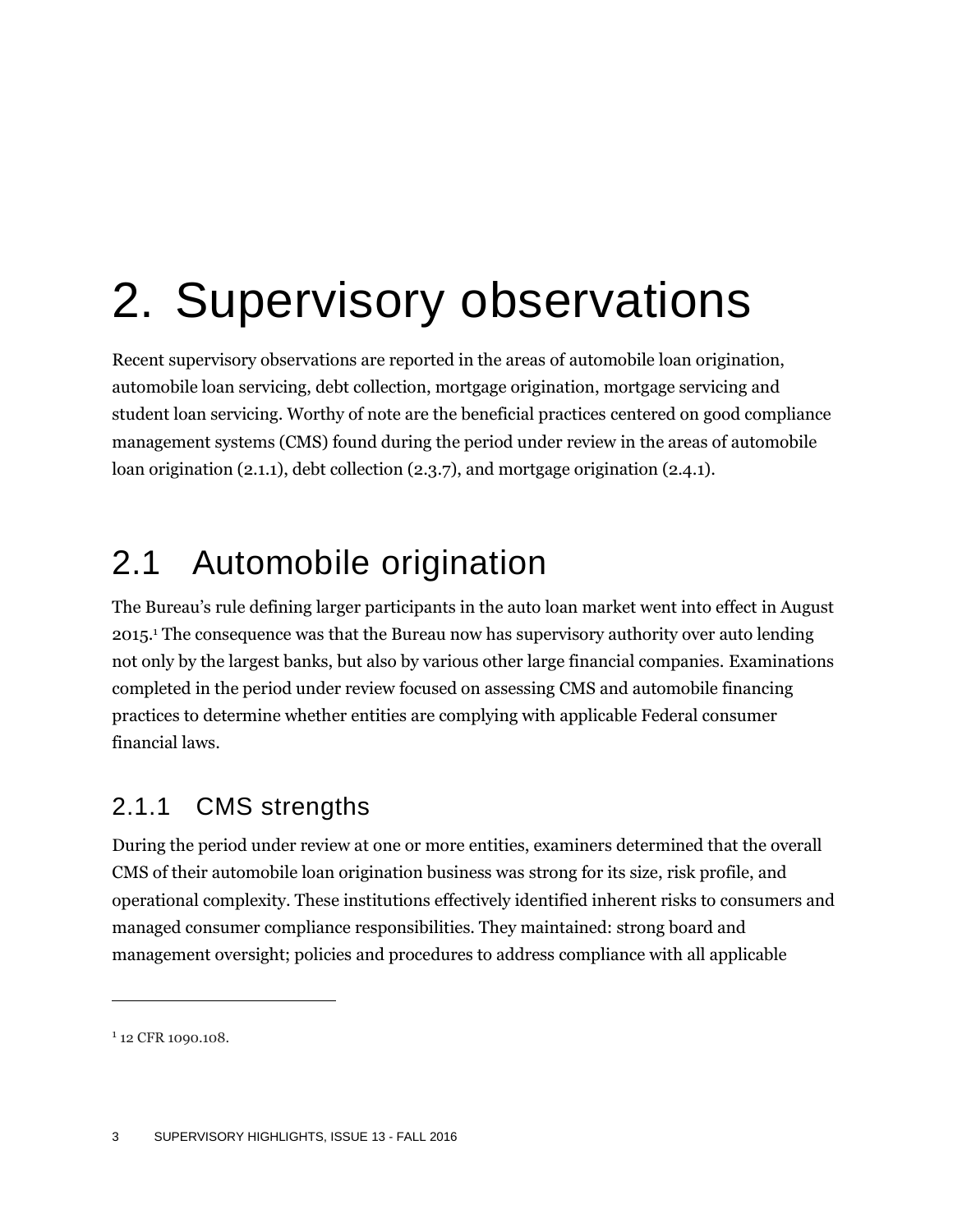Federal consumer financial laws relating to automobile loan origination; current and complete compliance training designed to reinforce policies and procedures; adequate internal controls and monitoring processes with timely corrective actions where appropriate; and processes for appropriately escalating and resolving consumer complaints and analyzing them for root causes, patterns or trends.

These entities also showed strength in their oversight programs for service providers. In particular, they defined processes that outlined the steps to assess due diligence information, and their oversight programs varied commensurate with the risk and complexity of the processes or services provided by the relevant service providers.

### 2.1.2 CMS deficiencies

Despite improvements at a number of other entities, examiners found that the overall CMS at one or more entities remained weak. These weaknesses included failure to: create and implement consumer compliance-related policies and procedures; develop and implement compliance training; perform adequate root cause analysis of consumer complaints to address underlying issues identified through complaints; and adequately oversee service providers.

Also, the board of directors and management failed to: demonstrate clear expectations about compliance; have an adequate compliance audit program; adopt clear policy statements regarding consumer compliance; and ensure that compliance-related issues are raised to the entity's board of directors or other principals.

The relevant financial institutions have undertaken remedial and corrective actions regarding these weaknesses, which are under review by the Bureau.

## 2.2 Automobile loan servicing

The Bureau began supervising nonbank auto loan servicing companies after the rule defining larger participants came into effect in August 2015. In addition to automobile loan originations, the Bureau is examining auto loan servicing activities, primarily assessing whether entities have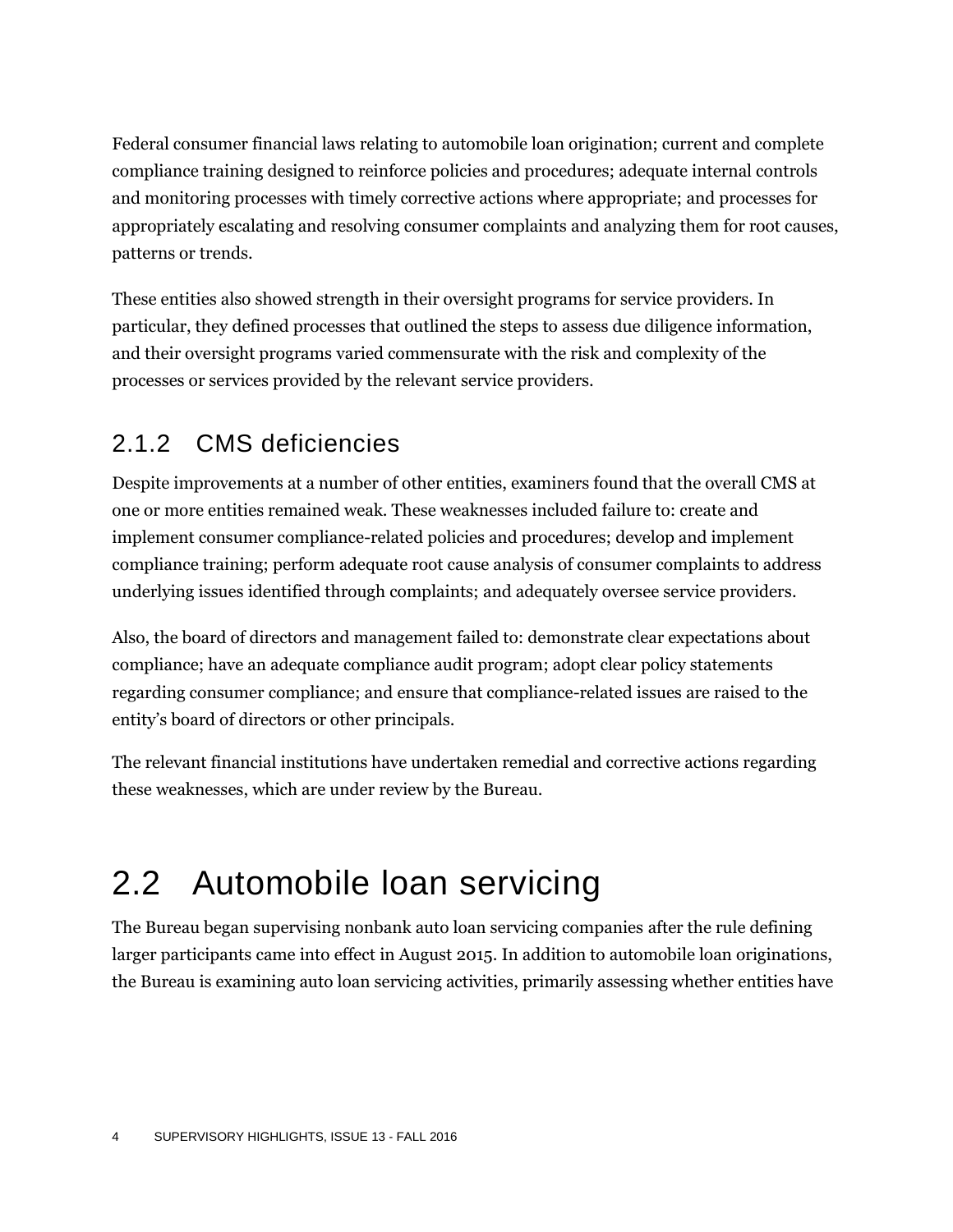engaged in unfair, deceptive, or abusive acts or practices prohibited by the Dodd-Frank Wall Street Reform and Consumer Protection Act (Dodd-Frank Act). <sup>2</sup> As in all applicable markets, Supervision also reviews practices related to furnishing of consumer information to consumer reporting agencies for compliance with the Fair Credit Reporting Act (FCRA) and its implementing regulation, Regulation V. In the Bureau's recent auto servicing examinations, examiners have identified unfair practices relating to repossession fees.

### 2.2.1 Repossession fees and refusal to return property

To secure an auto loan, a borrower gives a creditor a security interest in his or her vehicle. When a borrower defaults, the creditor can exercise its right under the contract and repossess the secured vehicle. Depending upon state law and the contract with the consumer, auto loan servicers may in certain cases charge the borrower for the cost of repossessing the vehicle.

Borrowers often have personal property and belongings in vehicles that are repossessed. These items often are not merely incidental, but can be of substantial emotional attachment or practical importance to borrowers, which are not appropriate matters for the creditor to decide for itself. State law typically requires auto loan servicers and repossession companies to maintain borrowers' property so that it may be returned upon request. Some companies charge borrowers for the cost of retaining the property.

In one or more recent exams, Supervision found that companies were holding borrowers' personal belongings and refusing to return the property to borrowers until after the borrower paid a fee for storing the property. If borrowers did not pay the fee before the company was no longer obligated to hold on to the property under state law (often 30-45 days), the companies would dispose of the property instead of returning it to the borrower and add the fee to the borrowers' balance.

CFPB examiners concluded that it was an unfair practice to detain or refuse to return personal property found in a repossessed vehicle until the consumer paid a fee or where the consumer requested return of the property, regardless of what the consumer agreed to in the contract. Even when the consumer agreements and state law may have supported the lawfulness of

 $2$  12 USC 5514(a)(1)(B).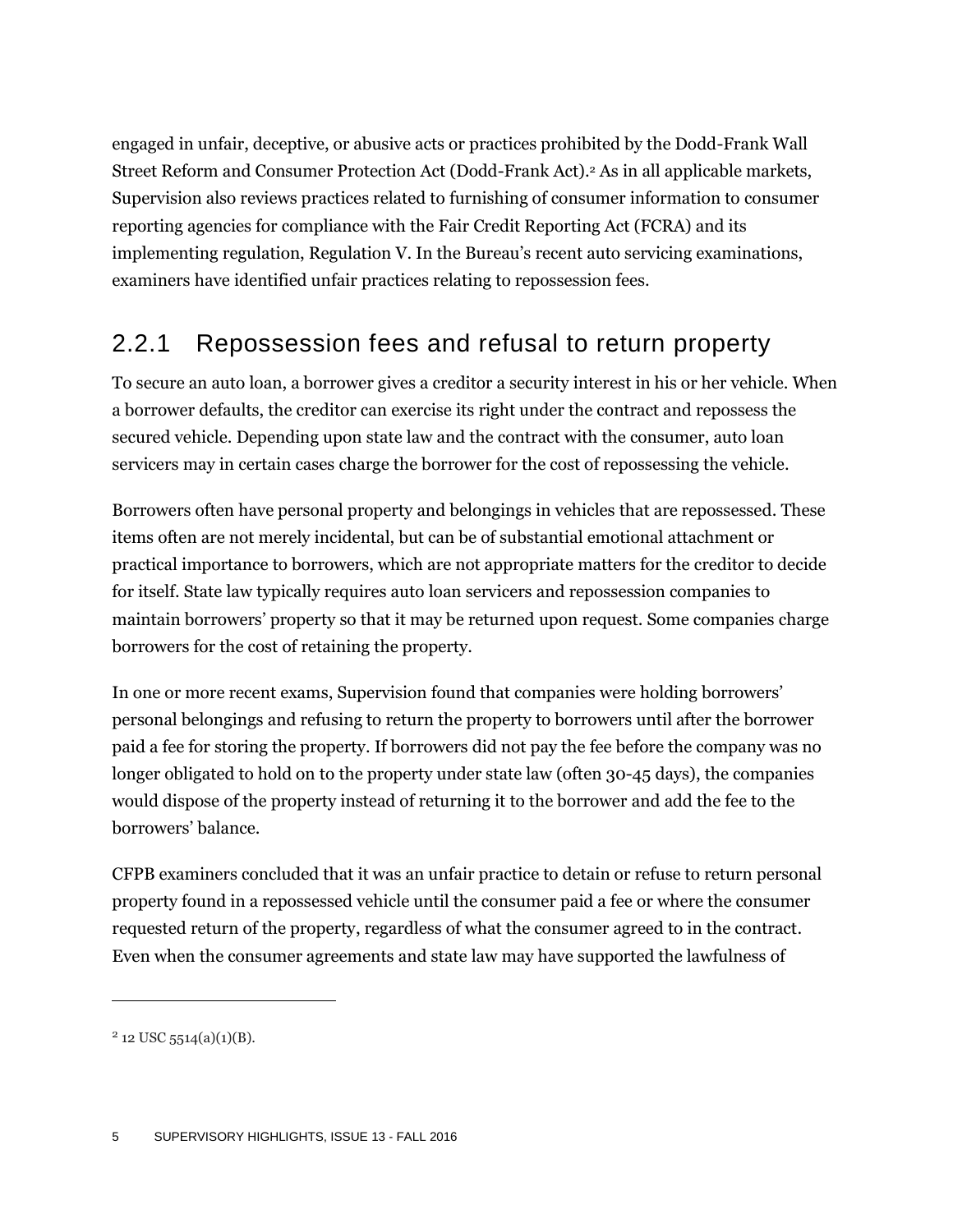charging the fee, examiners concluded there were no circumstances in which it was lawful to refuse to return property until after the fee was paid, instead of simply adding the fee to the borrower's balance as companies do with other repossession fees. Examiners observed circumstances in which this tactic of leveraging personal situations for collection purposes was extreme, including retention of tools essential to the consumer's livelihood and retention of personal possessions of negligible market value but of substantial emotional attachment or practical importance for the consumer.

Examiners also found that in some instances, one or more companies were engaging in the unfair practice of charging a borrower for storing personal property found in a repossessed vehicle when the consumer agreement disclosed that the property would be stored, but not that the borrower would need to pay for the storage. In these instances, based on the consumer contracts, it was unfair to charge these undisclosed fees at all.

In response to examiners' findings, one or more companies informed Supervision that it ceased charging borrowers to store personal property found in repossessed vehicles. In Supervision's upcoming auto loan servicing exams, examiners will be looking closely at how companies engage in repossession activities, including whether property is being improperly withheld from consumers, what fees are charged, how they are charged, and the context of how consumers are being treated to determine whether the practices were lawful.

### 2.3 Debt collection

The Bureau examines certain bank creditors that originate and collect their own debt, as well as nonbanks that are larger participants in the debt collection market. During recent examinations, the Bureau's examiners have identified several violations of the Fair Debt Collection Practices Act (FDCPA), including charging consumers unlawful convenience fees, making several false representations to consumers, and unlawfully communicating with third parties in connection with the collection of a debt. Additionally, examiners have identified several violations of the FCRA, including failing to investigate indirect disputes, and having inadequate furnishing policies and procedures. Examiners also observed a beneficial practice that involved using collections scripts and guides to improve compliance when communicating with consumers.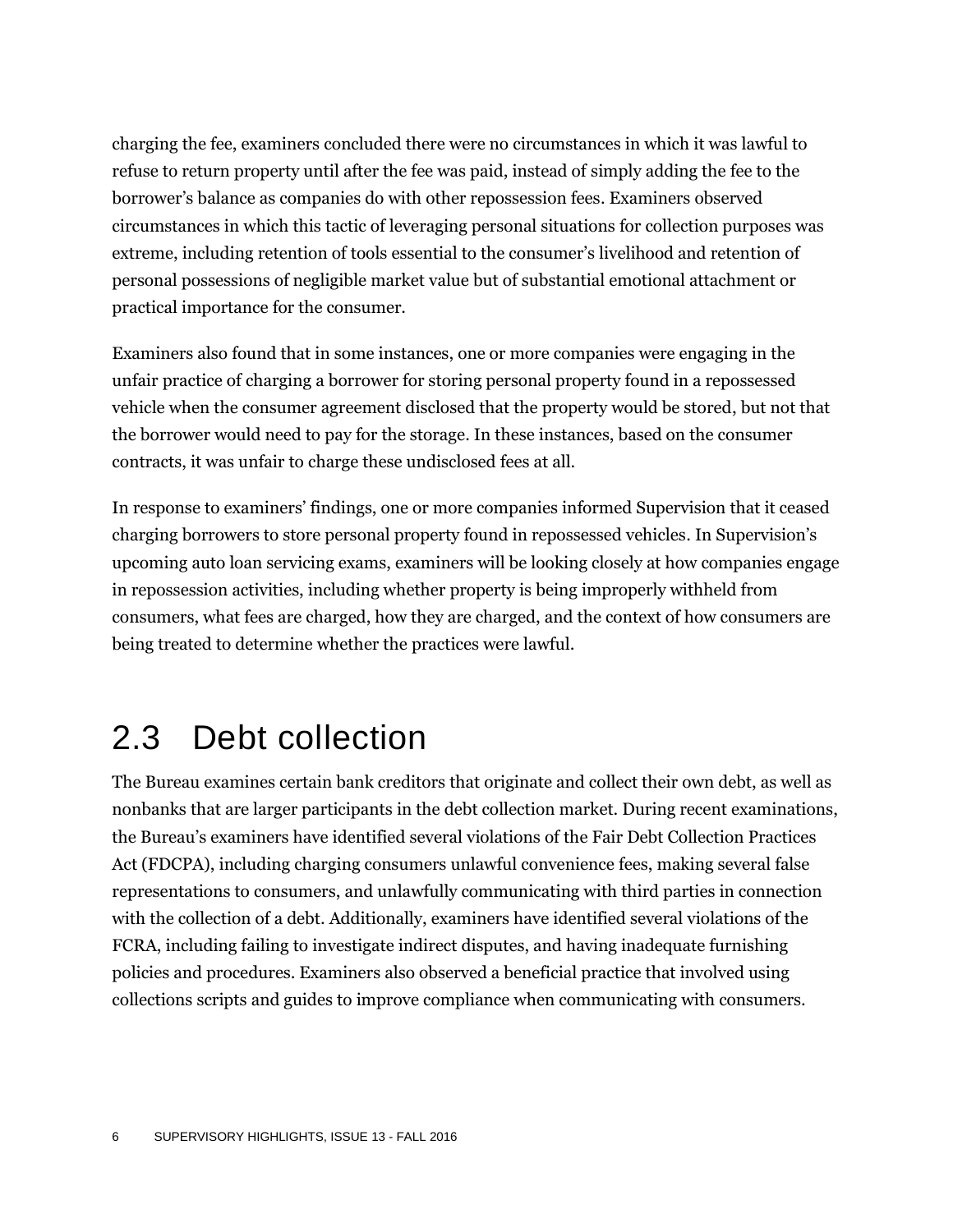### 2.3.1 Unlawful fees

Prior editions of *Supervisory Highlights* noted that the FDCPA limits situations where a debt collector may impose convenience fees.<sup>3</sup> Under Section 808(1) of the FDCPA, <sup>4</sup> a debt collector may not collect any amount unless such amount is expressly authorized by the agreement creating the debt or permitted by law. In one or more exams, examiners observed that one or more debt collectors charged consumers a "convenience fee" to process payments by phone and online. Examiners determined that this convenience fee violated Section 808(1) where the consumer's contract does not expressly permit convenience fees and the applicable state's law was silent on whether such fees are permissible. Additionally, under section 807(2)(B) of the FDCPA, <sup>5</sup> a debt collector may not make false representations of compensation which may be lawfully received by the debt collector. Examiners determined that collectors who demanded these unlawful fees, stated that the fees were "nonnegotiable," or withheld information from consumers about other avenues to make payments that would not incur the fee after the consumer requested such information violated section  $8\sigma/(2)$ (B) of the FDCPA.

Supervision also found that one or more debt collectors violated section 808(1) of the FDCPA by charging collection fees in states where collection fees were prohibited or in states that capped collection fees at a threshold lower than the fees that were charged. Examiners also observed a CMS weakness at one or more collectors that had not maintained any records showing the relationship between the amount of the collection fee and the cost of collection.

The relevant entities have undertaken remedial and corrective actions regarding these violations; these matters remain under review by the Bureau.

<sup>3</sup> CFPB, *Supervisory Highlights*, 2.2.1 (Fall 2014).

<sup>4</sup> 15 USC 1692f(1).

<sup>5</sup> 15 USC 1692e(2)(B).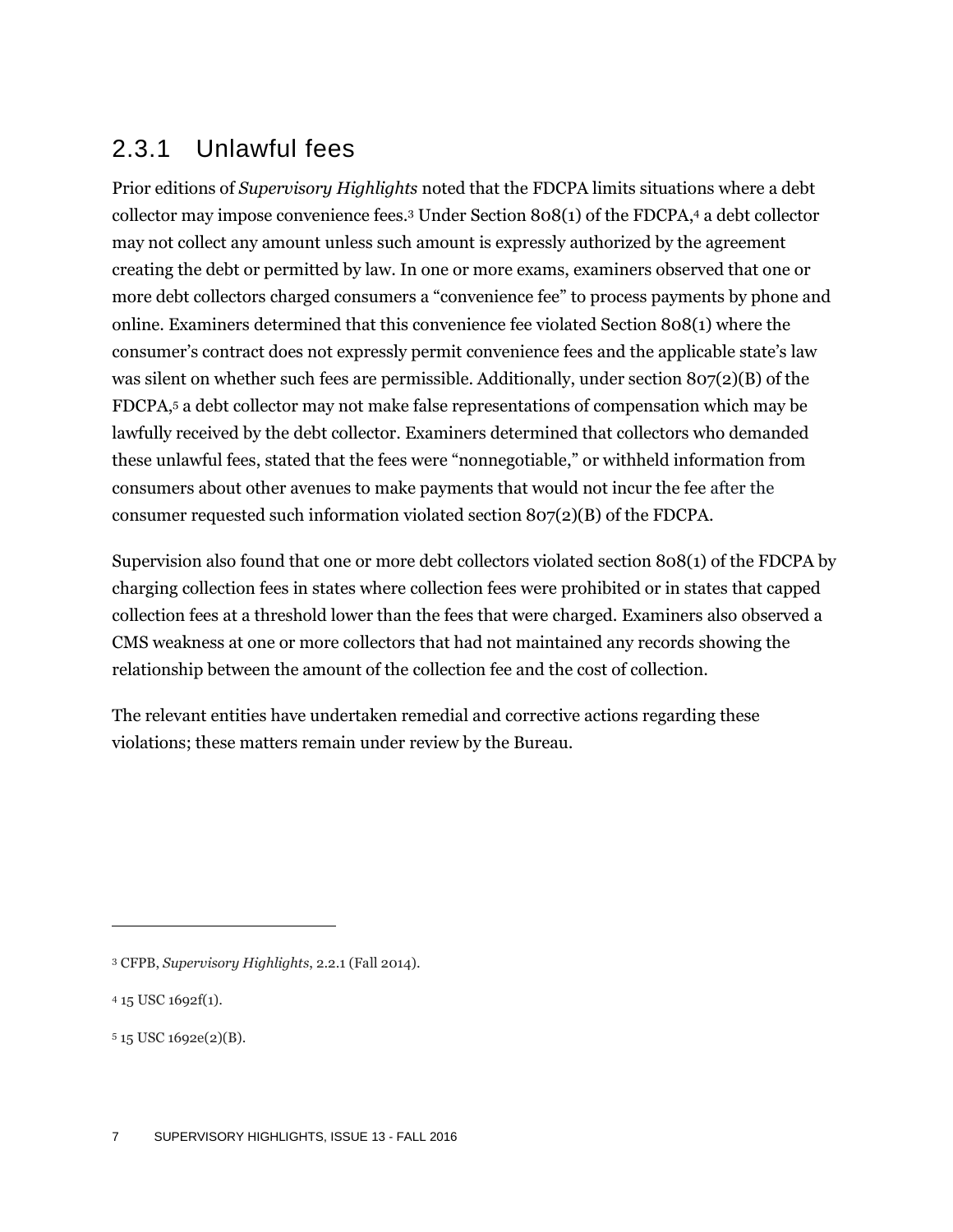### 2.3.2 False representations

Section 807(10) of the FDCPA<sup>6</sup> prohibits debt collectors from using any false representation or deceptive means to collect a debt or obtain information concerning a consumer. At one or more debt collectors, examiners identified collection calls where employees purported to assess consumers' creditworthiness, credit scores, or credit reports, which were misleading because collectors could not assess overall borrower creditworthiness. Collectors also misled consumers by representing that an immediate payment would need to be made in order to prevent a negative impact on consumers' credit.

In one or more instances, examiners observed that collectors had impersonated consumers while using the relevant creditors' consumer-facing automated telephone system to obtain information about the consumer's debt. Examiners concluded that this constituted a false representation or deceptive means to collect or attempt to collect any debt or to obtain information concerning a consumer.

On one or more collection calls, examiners heard collectors tell consumers that the ability to settle the collection account was revoked or would expire. Examiners determined that these statements were false or were a deceptive means to collect a debt because the consumers still had the ability to settle. The relevant entities have undertaken remedial and corrective actions regarding these violations; these matters remain under review by the Bureau.

### 2.3.3 Communication with third parties

Section 805 of the FDCPA<sup>7</sup> prohibits debt collectors from communicating in connection with the collection of a debt with persons other than the consumer, unless the purpose is to acquire information about the consumer's location. Under section 804 of the FDCPA, <sup>8</sup> when communicating with third parties to acquire information about the consumer's location, a

<sup>6</sup> 15 USC 1692e(10).

<sup>7</sup> 15 USC 1692c(b).

<sup>8</sup> 15 USC 1692b(1).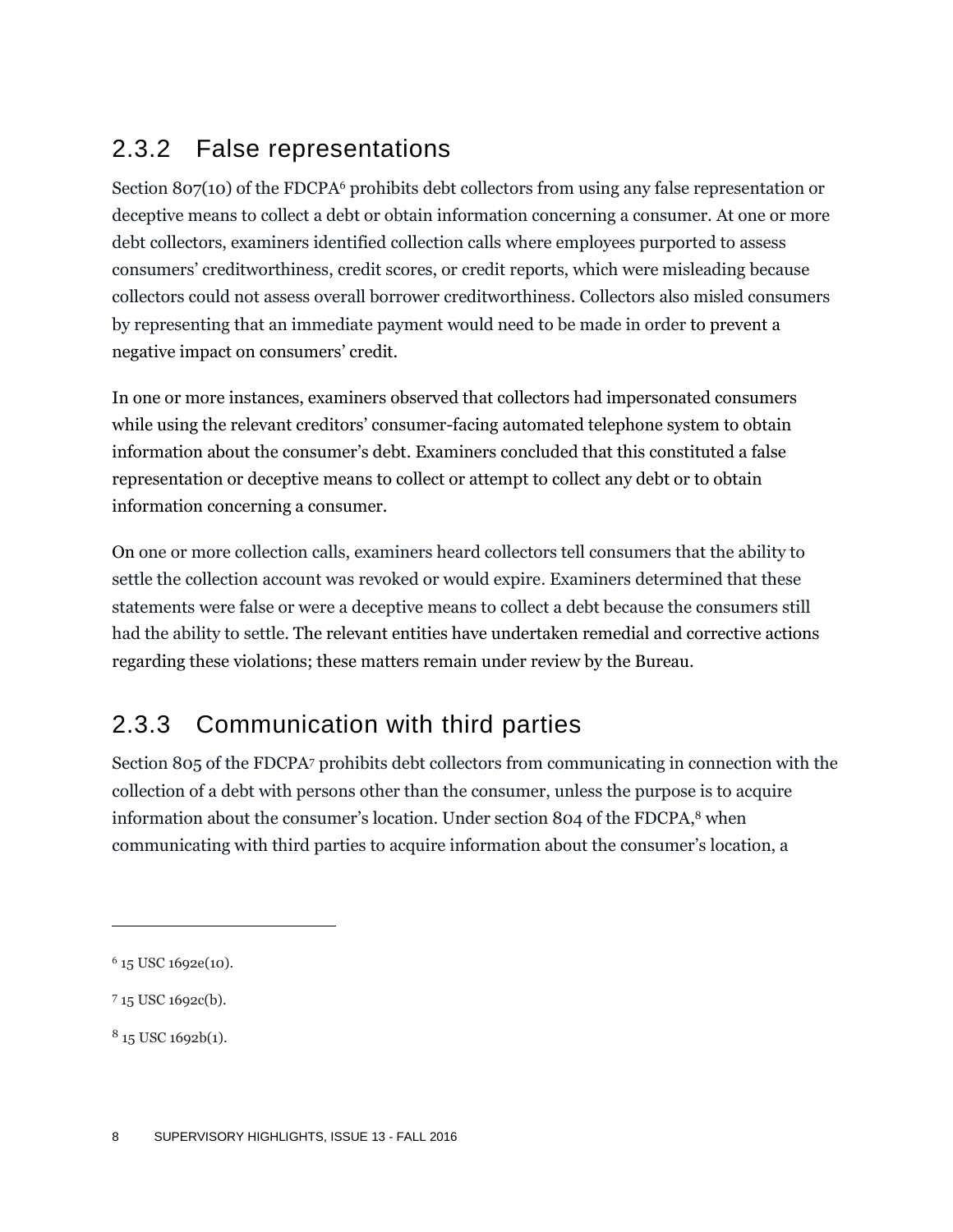collector is prohibited from disclosing the name of the debt collection company unless the third party expressly requests it.

At one or more debt collectors, examiners identified several instances where collectors disclosed the debt owed by the consumer to a third party. These third-party communications were often caused by inadequate identity verification during telephone calls. Additionally, examiners observed several instances where collectors identified their employers to third parties without first being asked for that information by the third party.

The relevant entities have undertaken remedial and corrective actions regarding these violations; these matters remain under review by the Bureau.

### 2.3.4 Furnishing policies and procedures

Regulation V<sup>9</sup> requires a furnisher to establish and implement reasonable written policies and procedures regarding the accuracy and integrity of the information furnished to consumer reporting agencies. Furnishers must consider the guidelines in Appendix E to Regulation  $V^{10}$  in developing their policies and procedures and incorporate those guidelines that are appropriate. Examiners observed that one or more entities failed to provide adequate guidance and training to staff regarding differentiating FCRA disputes from general customer inquiries, complaints, or FDCPA debt validation requests. As a result, employees could not review the historic records of FCRA disputes or perform effective root cause analyses of disputes.

Supervision directed one or more entities to develop and implement reasonable policies and procedures to ensure that direct and indirect disputes are appropriately logged, categorized, and resolved. In addition, Supervision directed one or more entities to develop and implement a training program appropriately tailored to employees responsible for logging, categorizing, and handling FCRA direct and indirect disputes.

<sup>&</sup>lt;sup>9</sup> 12 CFR 1022.42(a).

<sup>10</sup> 12 CFR 1022, App. E.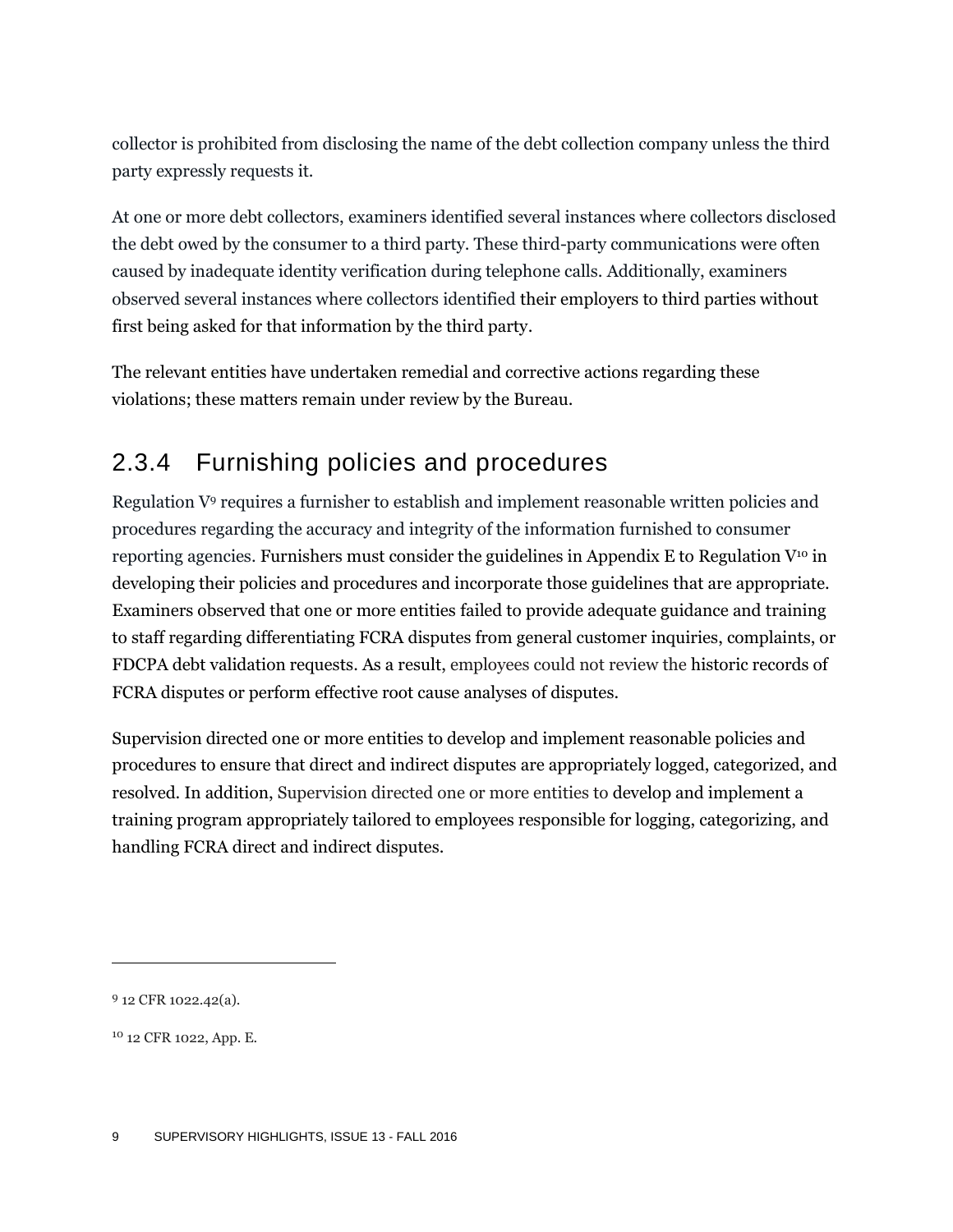### 2.3.5 FCRA dispute handling

Section  $623(b)(1)$  of the FCRA<sup>11</sup> requires furnishers to conduct investigations and report the results after receiving notice of a dispute from a consumer reporting agency. Examiners determined that one or more debt collectors never investigated indirect disputes that lacked detail or were not accompanied by attachments with relevant information from the consumer, in violation of Section 623(b)(1) of the FCRA.

For disputes that consumers make directly with furnishers under Section 1022.43(f)(3) of Regulation V, furnishers are required to provide the consumer with a notice of determination if a direct dispute is determined to be frivolous. The notice of determination must include the reasons for such determination and identify any information required to investigate the disputed information. At one or more debt collectors, examiners observed that for disputes categorized as frivolous, the notices did not say what the consumer needed to provide in order for the collector to complete the investigation. The relevant entities have undertaken remedial and corrective actions regarding these violations; the matters are under review by the Bureau.

### 2.3.6 Regulation E authorization for preauthorized electronic fund transfers

Regulation E<sup>12</sup> requires companies to provide consumers with a copy of the authorization for preauthorized electronic fund transfers.<sup>13</sup> Examiners found that one or more debt collectors failed to provide consumers with a copy of the terms of the authorization, either electronically or in paper form. Some of the debt collectors instead sent consumers a payment confirmation notice before each electronic fund transfer. This notice did not describe the recurring nature of the preauthorized transfers from the consumer's account, such as by describing the timing and amount of the recurring transfers. Examiners found that the payment confirmation notices did

 $11$  15 USC 1681s-2(b)(1).

<sup>12</sup> 12 CFR 1005.10(b).

<sup>13</sup> *See* CFPB Compliance Bulletin 2015-06, *available at* [http://www.consumerfinance.gov/policy](http://www.consumerfinance.gov/policy-compliance/guidance/implementation-guidance/bulletin-consumer-authorizations-preauthorized-EFT/)[compliance/guidance/implementation-guidance/bulletin-consumer-authorizations-preauthorized-EFT/.](http://www.consumerfinance.gov/policy-compliance/guidance/implementation-guidance/bulletin-consumer-authorizations-preauthorized-EFT/)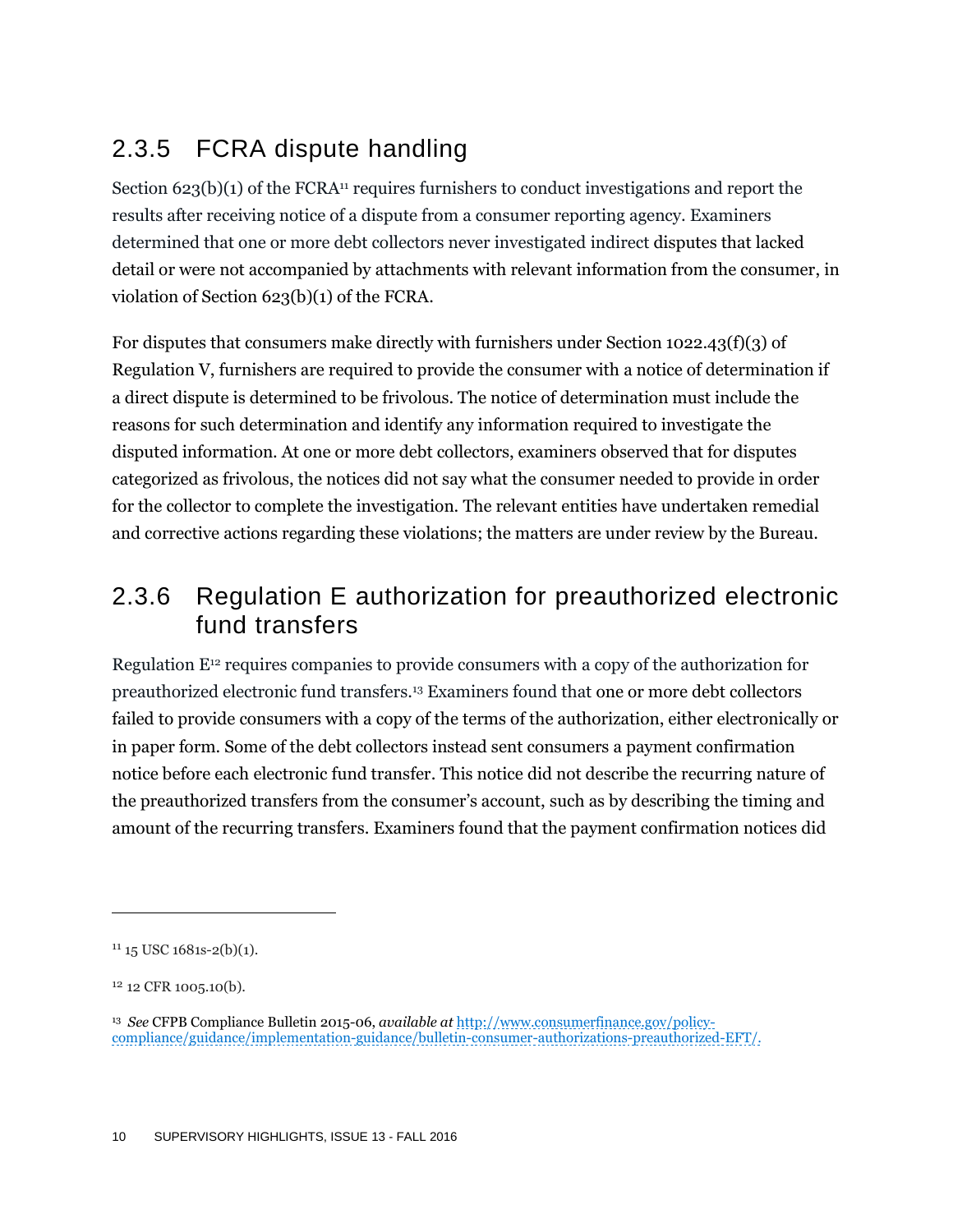not meet Regulation E's requirement to send consumers a written copy of the terms of the authorization.

Supervision directed one or more entities to revise their policies and procedures to ensure compliance with the requirement to provide consumers with a copy of the authorization as required by Regulation E. Supervision also directed the debt collectors to modify their training and monitoring to reflect this change and to prevent future violations of Regulation E.

### <span id="page-11-0"></span>2.3.7 Effective and beneficial use of scripts and guides in compliance with FDCPA

Debt collection calls must comply with the FDCPA and any applicable state laws and regulations. At one or more entities, exam teams observed a well-established, formal compliance program that met CFPB's supervisory expectations. In particular, agents were supplied with guides and scripts to improve adherence to compliance policies. Script adherence was regularly monitored and infractions led to salary/bonus reductions. Additionally, compliance personnel analyzed trends of violations, conducted root cause analyses, and escalated identified violation trends to management for proposed changes to policies and procedures. Examiners found that, as a result, collection agents at one or more entities consistently followed collection scripts which led to greater compliance.

## 2.4 Mortgage origination

The Bureau continues to examine entities' compliance with provisions of the CFPB's Title XIV rules,<sup>14</sup> existing Truth in Lending Act (TILA) and Real Estate Settlement Procedures Act

<sup>14</sup> These Title XIV rules include the Loan Originator Rule (12 CFR 1026.36), the Ability to Repay rule (12 CFR 1026.43), and rules reflecting amendments to the Equal Credit Opportunity Act and Truth in Lending Act regarding appraisals and valuations (12 CFR 1002.14 and 12 CFR 1026.35).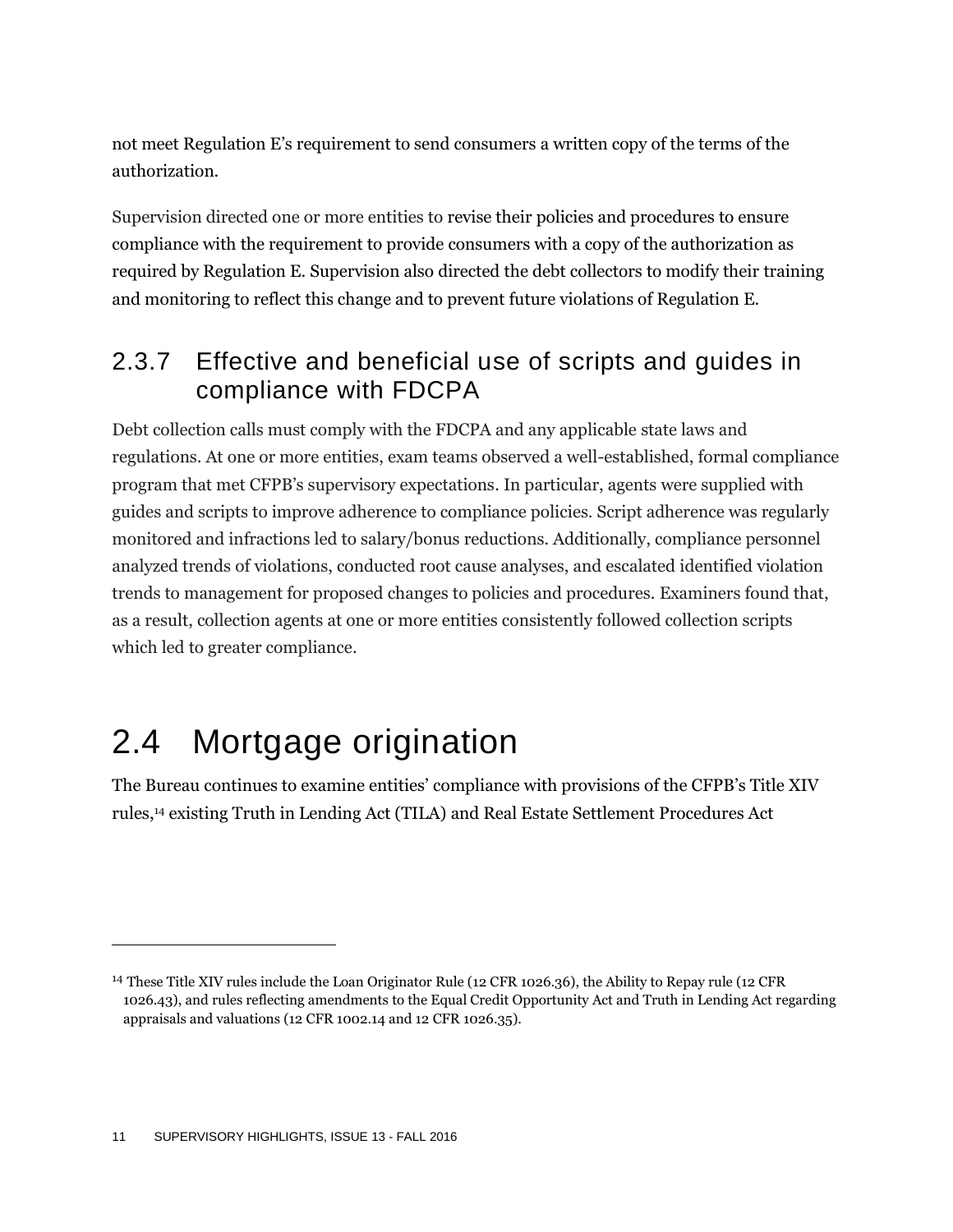(RESPA)<sup>15</sup> disclosure provisions,<sup>16</sup> and other applicable Federal consumer financial laws. Examiners also evaluate entities' CMS.

#### <span id="page-12-0"></span>2.4.1 CMS strengths

During the period under review at one or more institutions, examiners determined that the overall CMS was strong for the size, risk profile, and operational complexity of their mortgage origination business. Board and management took an active role in reviewing and approving policies and procedures; the compliance program addressed compliance with applicable Federal consumer financial laws; training was tailored to the institutions' job functions and was updated and delivered annually; the monitoring function adapted to changes and took corrective action to address deficiencies; institutions had policies and procedures that established clear expectations for timely handling and resolution of complaints and analyzed the root causes of complaints; and audit programs that were comprehensive and independent of the compliance program and business functions.

### 2.4.2 CMS deficiencies

 $\overline{a}$ 

Despite the identified strengths at one or more institutions, examiners concluded that the overall mortgage origination CMS at one or more other institutions was weak because it allowed violations of Regulations G, N, X, and Z to occur. For example, one or more institutions did not conduct compliance audits of mortgage origination activities, had weak oversight of service providers, and had not implemented procedures for establishing clear expectations to adequately mitigate the risk of harm arising from third-party relationships. Supervision directed the entities' management to take corrective action.

<sup>&</sup>lt;sup>15</sup> TILA is implemented by Regulation Z and RESPA by Regulation X.

<sup>16</sup> These mortgage origination examination findings cover a period preceding the effective date of the Know Before You Owe Integrated Disclosure Rule. The disclosures reviewed in these exams are the Good Faith Estimate (GFE), the Truth in Lending disclosure, and the HUD-1 form.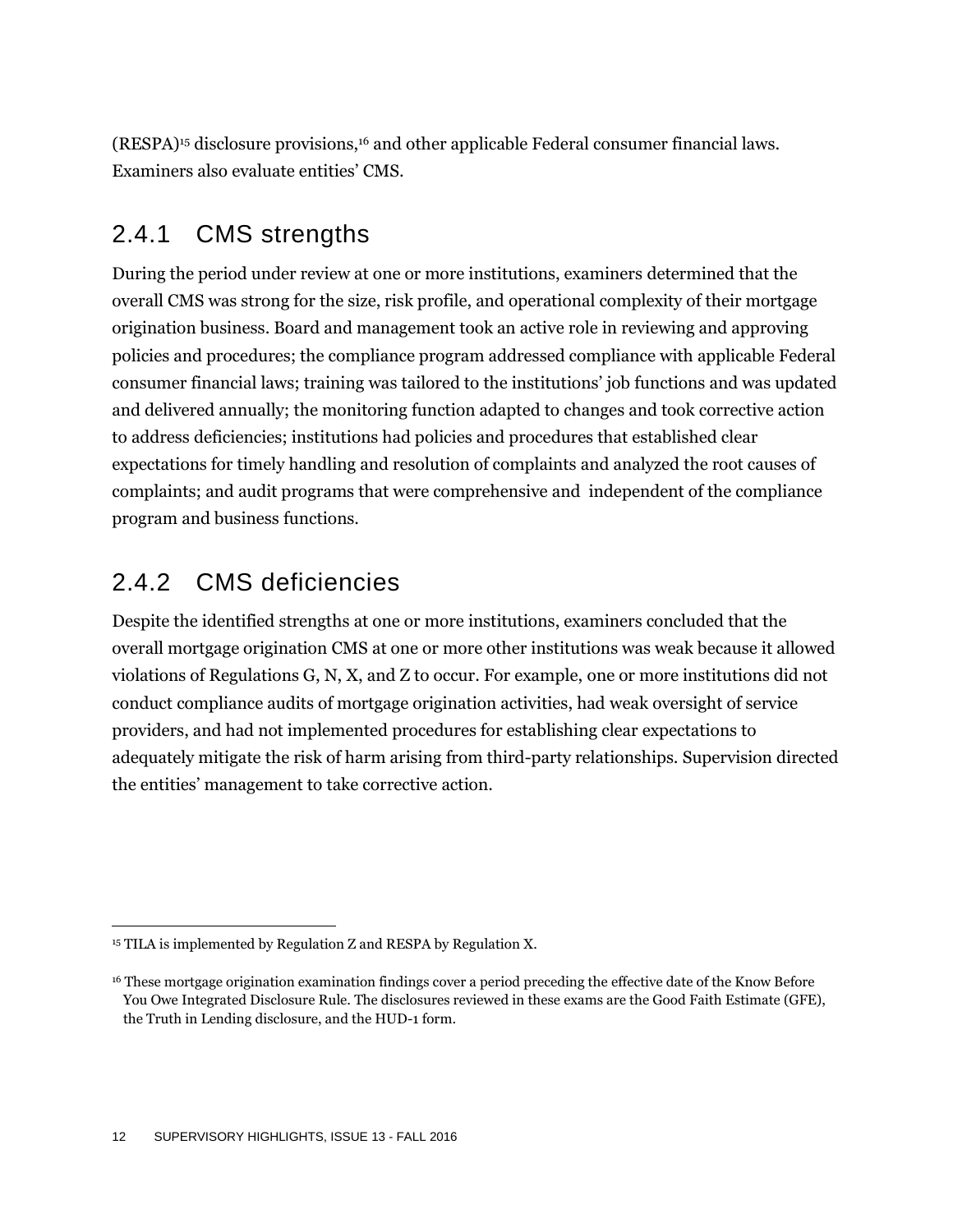### 2.4.3 Failure to verify total monthly income in determining ability to repay

Regulation Z requires creditors to make a reasonable and good faith determination of a consumer's ability to repay (ATR) at or before consummation.<sup>17</sup> Accordingly, Regulation Z sets forth eight factors a creditor must consider<sup>18</sup> when making the required ATR determination.<sup>19</sup> A creditor must verify the information that will be relied upon in determining the consumer's repayment ability and this verification must be specific to the individual consumer.<sup>20</sup> One factor Regulation Z requires a creditor to consider is the consumer's current or reasonably expected income or assets.<sup>21</sup> Another factor a creditor must consider is the consumer's monthly debt-toincome (DTI) ratio or residual income. Regulation Z outlines how to calculate the monthly DTI ratio, residual income, and the total monthly income.<sup>22</sup> Total monthly income <sup>23</sup> used to calculate the consumer's monthly debt-to-income ratio or residual income must be verified using third-party records that provide reasonably reliable evidence of the consumer's income or assets, specific to the individual consumer.<sup>24</sup> Whether the creditor considers the consumer's current or reasonably expected income or the consumer's assets, a creditor remains obligated to consider the consumer's monthly DTI ratio or residual income in accordance with Regulation Z.

 $\overline{a}$ 

 $19$  12 CFR 1026.43(c)(2)(i)-(c)(2)(viii).

 $21$  12 CFR 1026.43(c)(2)(i).

<sup>&</sup>lt;sup>17</sup> 12 CFR 1026.43(c)(1).

<sup>&</sup>lt;sup>18</sup> One of the eight factors, the consumer's current employment status under 12 CFR 1026.43(c)(2)(ii), is conditional and considered if the creditor relies on income from the consumer's employment.

<sup>&</sup>lt;sup>20</sup> 12 CFR 1026.43(c)(3); Official Interpretation to 43(c)(3)-1 [Verification Using Third-Party Records – Records Specific to the Individual Consumer]. Records a creditor uses for verification under § 1026.43(c)(3) and (4) must be specific to the individual consumer. Records regarding average incomes in the consumer's geographic location or average wages paid by the consumer's employer, for example, are not specific to the individual consumer and are not sufficient for verification.

 $22$  12 CFR 1026.43(c)(2)(vii); (c)(7).

<sup>23</sup> 12 CFR 1026.43(c)(7)(i)(B).

<sup>&</sup>lt;sup>24</sup> 12 CFR 1026.43(c)(3); (c)(4); Official Interpretations to 43(c)(3)-1 and 43(c)(4)-1.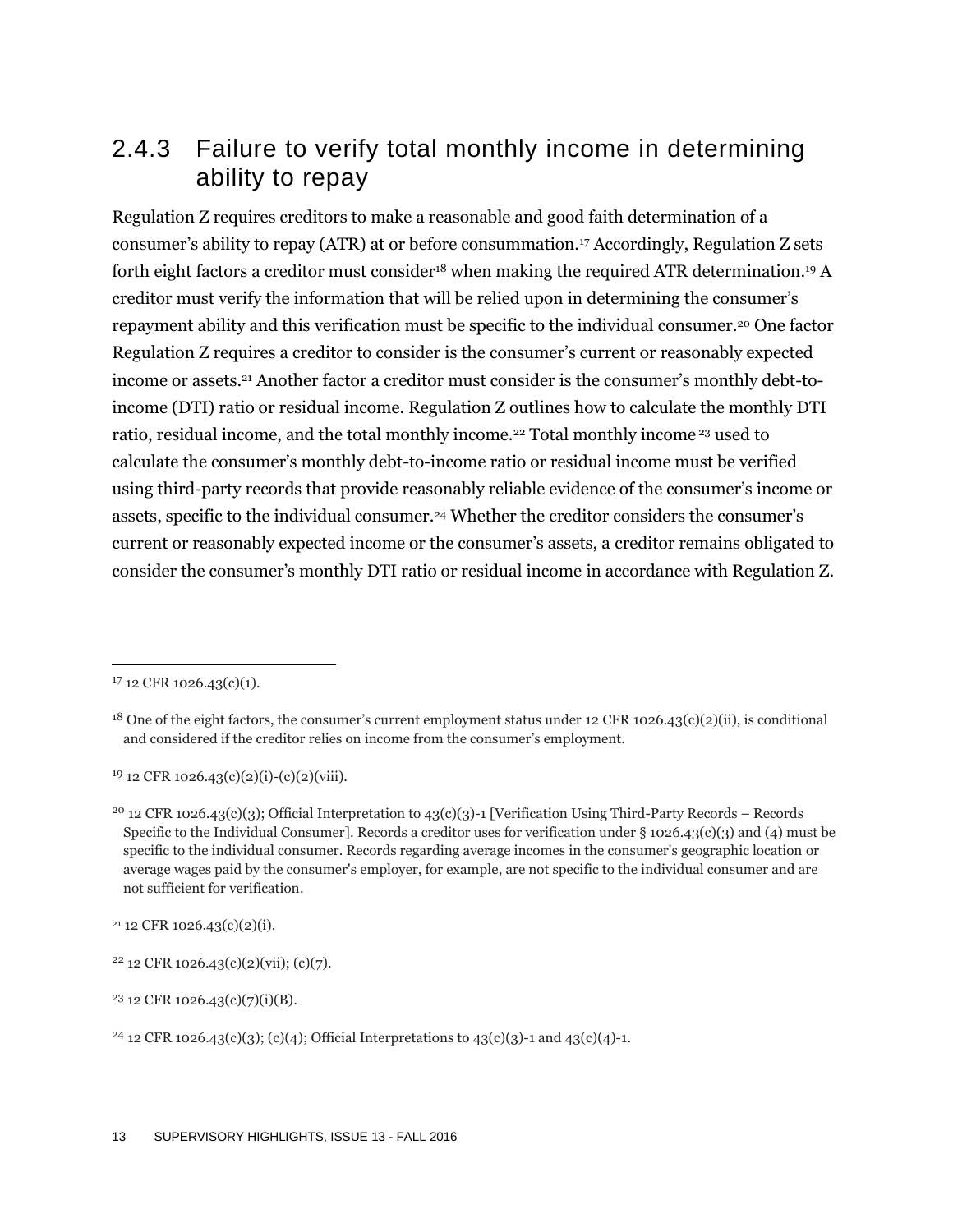This means that a creditor must verify the income that it relies on in considering the monthly DTI ratio or residual income.<sup>25</sup>

In one or more instances, supervised entities offered mortgage loan programs that accepted alternative income documentation for salaried consumers as part of their underwriting requirements. According to the supervised entities, they relied primarily on the assets of each consumer when making an ATR determination, but also established a maximum monthly DTI ratio in their underwriting policies and procedures.<sup>26</sup> For these loans, examiners confirmed the assets were verified using reasonably reliable third-party records such as financial institution records. However, examiners found that the income disclosed on the application to calculate the consumer's monthly DTI ratio was not verified, but instead was tested for reasonableness using an internet-based tool that aggregates employer data and estimates income based upon each consumer's residence zip code address, job title, and years in their current occupation.

Supervision concluded that this practice of failing to properly verify the consumer's income relied upon in considering and calculating the consumer's monthly DTI ratio violated ATR requirements.<sup>27</sup> Supervision directed these supervised entities to revise their underwriting policies and procedures in order to comply with the consideration, calculation, and verification of income requirements concerning the consumer's monthly DTI ratio or residual income when making the consumer's repayment ability determination.

### 2.4.4 Failure to provide timely disclosures

Creditors are required to provide several disclosures to consumers no later than three business days after receiving a consumer's application for a close-end loan secured by a first lien on a dwelling. For examinations covering the period prior to the October 3, 2015, effective date for the Know Before You Owe mortgage disclosure rule, these disclosures included a written notice

 $25$  12 CFR 1026.43(c)(2)(i),(vii).

<sup>&</sup>lt;sup>26</sup> The originated loans in these programs were not designated by the supervised entities as qualified mortgage loans.

<sup>&</sup>lt;sup>27</sup> 12 CFR 1026.43(c)(2)(vii), (c)(4), and (c)(7).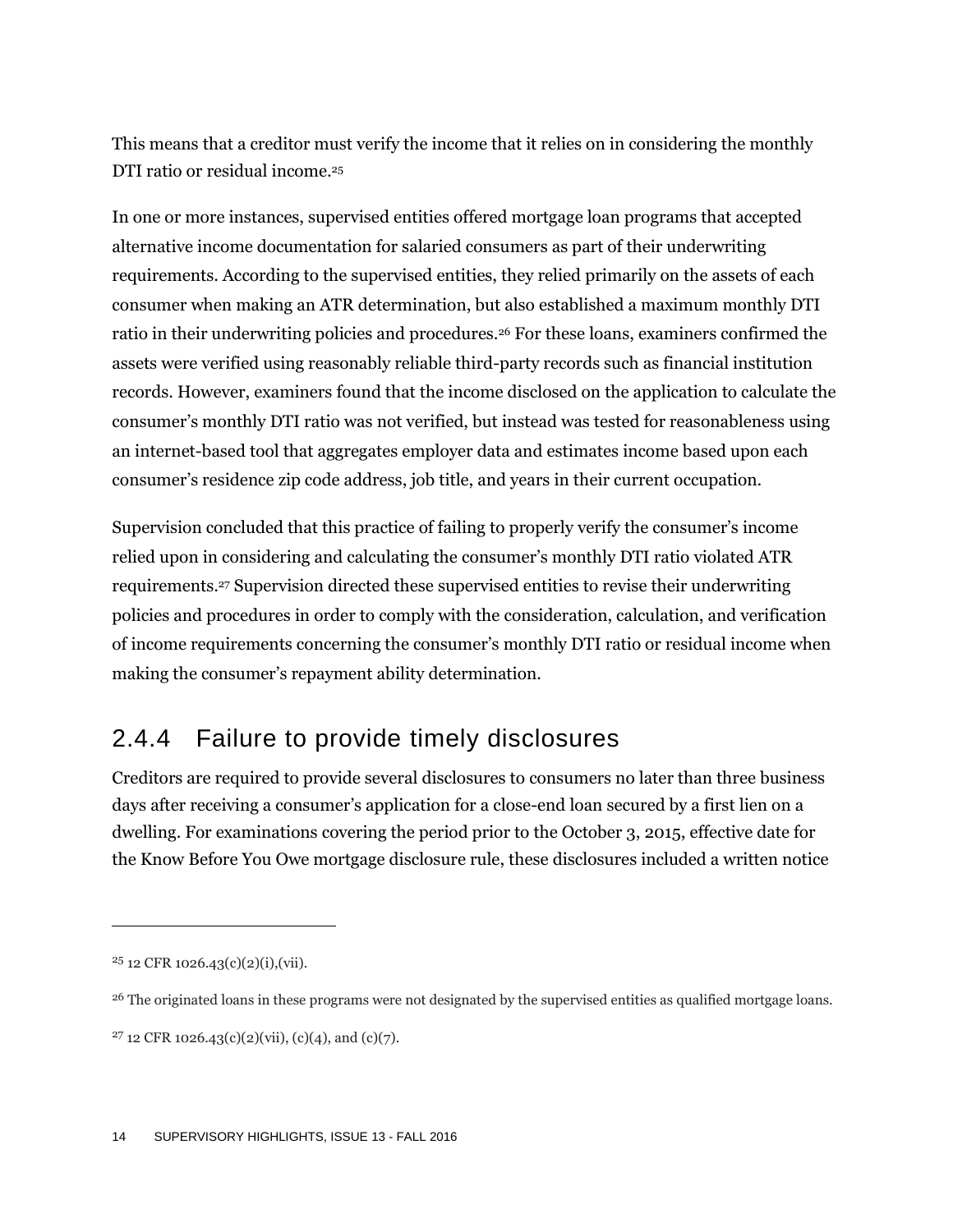of the consumer's right to receive a copy of all written appraisals developed in connection with the application,<sup>28</sup> and a good faith estimate (GFE) of settlement costs.<sup>29</sup> Creditors were also required to provide a clear and conspicuous written list of homeownership counseling organizations.<sup>30</sup> One or more institutions failed to provide these disclosures within three business days after receiving the consumer's application. The institutions agreed to strengthen their monitoring and corrective action functions to address the timeliness of disclosures.

### 2.4.5 Failure to ensure that loan originators are properly licensed or registered under the applicable SAFE Act regulation

Regulation Z requires that loan originator organizations ensure that, before individuals who work for them act as loan originators in consumer credit transactions, they must be licensed or registered as required by the SAFE Act, its implementing Regulations G and H, and state SAFE Act implementing law. <sup>31</sup> One or more Federally-regulated depository institutions used employees of a staffing agency to originate loans on their behalf. These employees were improperly registered in the National Multistate Licensing System and Registry (NMLSR) as employees of the depository institutions. The staffing agency was not a Federally-regulated depository, and its employees were not eligible to register under Regulation G; instead, their eligibility was governed by Regulation H and applicable state law. Supervision directed the institutions to discontinue the practice of using employees of third parties who are not properly registered or licensed.

<sup>28</sup> 12 CFR 1002.14(a)(2).

<sup>29</sup> 12 CFR 1024.7(a)(1).

<sup>30</sup> 12 CFR 1024.20(a)(1).

 $3<sup>1</sup>$  12 CFR 1026.36(f)(2).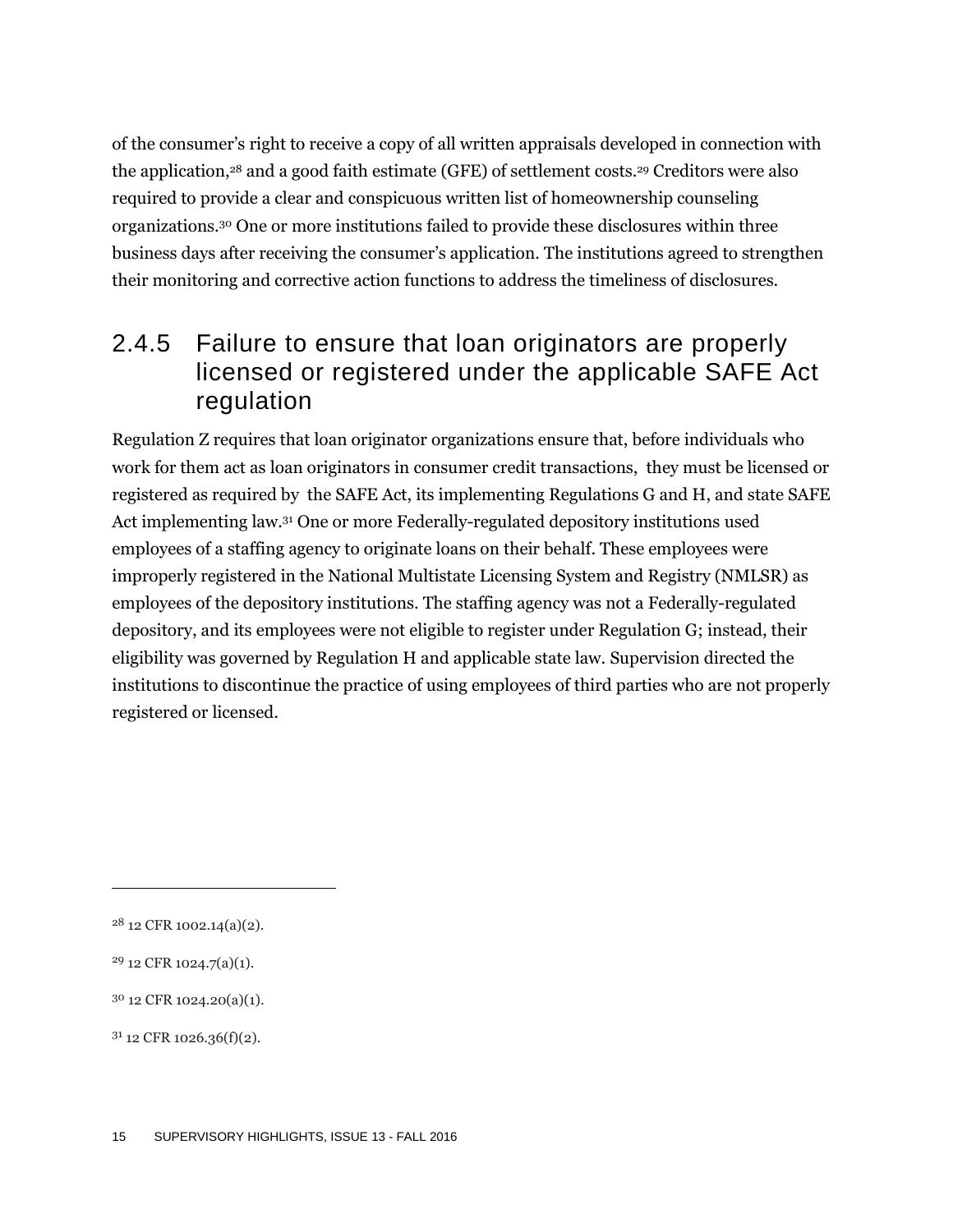## 2.5 Student loan servicing

The Bureau continues to examine Federal and private student loan servicing activities, primarily assessing whether entities have engaged in unfair, deceptive, or abusive acts or practices prohibited by the Dodd-Frank Act. In the Bureau's recent student loan servicing examinations, examiners identified a number of unfair or deceptive acts or practices.

### 2.5.1 Income-driven repayment plan applications

Borrowers with Federal loans are eligible for specific income-driven repayment (IDR) plans that allow them to lower their monthly payments to an affordable amount based on their monthly income.<sup>32</sup> In response to a request for information last year, the Bureau heard from a significant number of consumers and commenters that borrowers are encountering problems when attempting to enroll and apply for IDR plans.<sup>33</sup> In August of this year, the Bureau issued a midyear update on student loan complaints. The report notes that the Bureau has received complaints on issues relating to enrollment in IDR plans since the Bureau began accepting Federal student loan servicing complaints.<sup>34</sup>

During one or more recent exams of student loan servicers, examiners determined that servicers were engaging in the unfair practice of denying, or failing to approve, IDR applications that should have been approved on a regular basis. When servicers fail to approve valid IDR applications, borrowers can be injured by having to make higher payments, losing months that would count towards loan forgiveness, or being subjected to unnecessary interest capitalization.

In light of this unfair practice, Supervision has directed one or more servicers to remedy borrowers who were improperly denied, and significantly enhance policies and procedures to

<sup>32</sup> *See* [https://studentaid.ed.gov/sa/repay-loans/understand/plans/income-driven.](https://studentaid.ed.gov/sa/repay-loans/understand/plans/income-driven)

<sup>33</sup> *See* Consumer Financial Protection Bureau, Student Loan Servicing: Analysis of public input and recommendations for reform, pg. 27-38 (September 2015), *available at* [http://files.consumerfinance.gov/f/201509\\_cfpb\\_student](http://files.consumerfinance.gov/f/201509_cfpb_student-loan-servicing-report.pdf)[loan-servicing-report.pdf.](http://files.consumerfinance.gov/f/201509_cfpb_student-loan-servicing-report.pdf) 

<sup>34</sup> Consumer Financial Protection Bureau, Midyear update on student loan complaints: Income-driven repayment plan application issues (Aug. 2016), *available at*  [http://files.consumerfinance.gov/f/documents/201608\\_cfpb\\_StudentLoanOmbudsmanMidYearReport.pdf.](http://files.consumerfinance.gov/f/documents/201608_cfpb_StudentLoanOmbudsmanMidYearReport.pdf)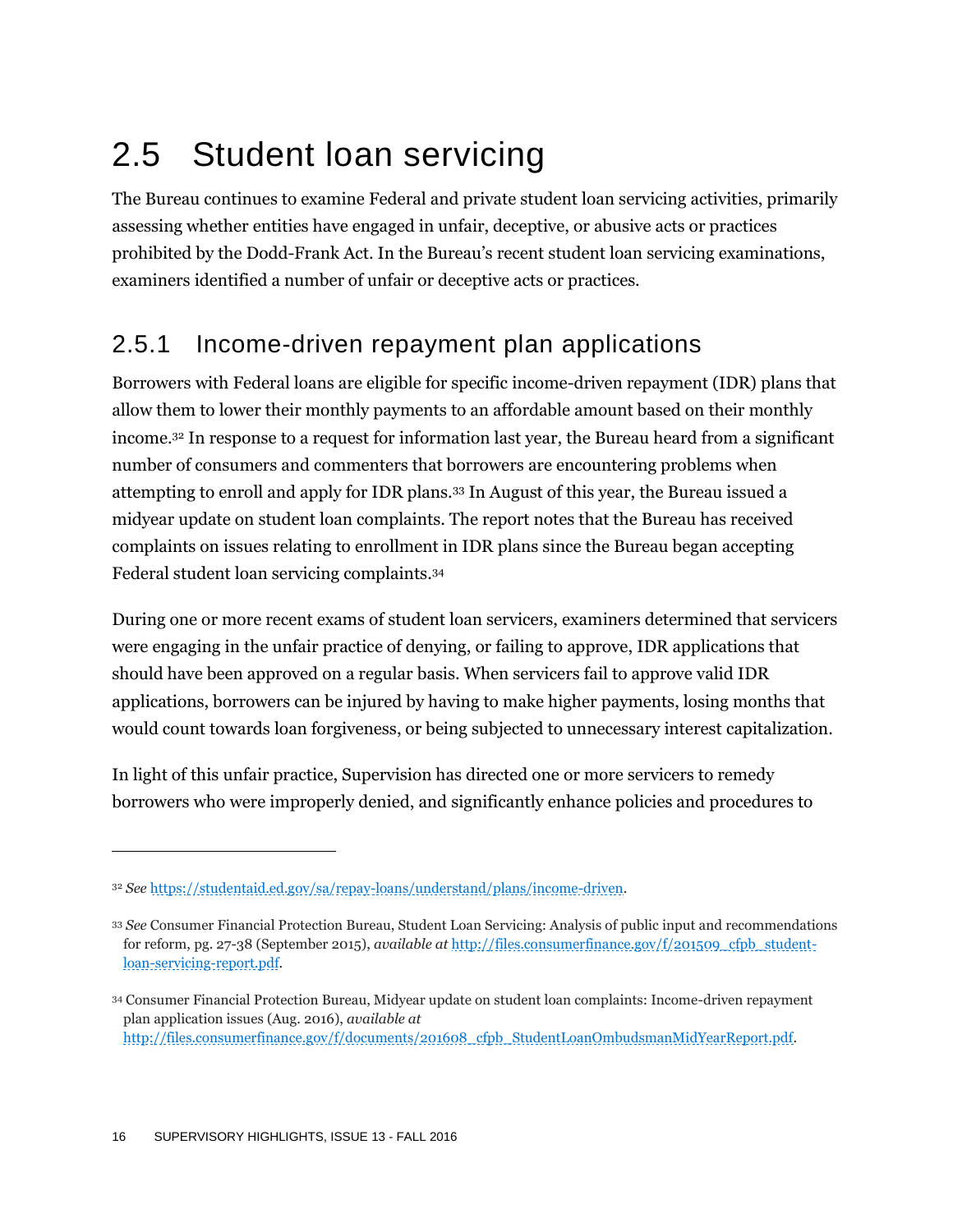promptly follow up with consumers who submit applications that are incomplete, prioritize applications that are approaching recertification deadlines, and implement a monitoring program to rigorously verify the accuracy of IDR application decisions. Servicers seeking guidance on how to improve IDR application processing may wish to refer to the policy memo published by the Department of Education on July 20, 2016.<sup>35</sup>

### 2.5.2 Borrower choice for payment allocation

Supervision has continued to identify unfair practices relating to how servicers provide borrower choice on allocating payments among multiple loans.<sup>36</sup> Borrowers often have to take out multiple student loans to pay for school, and servicers usually manage multiple student loans by compiling them into one account, billing statement, and/or consumer profile. But borrowers generally retain the right to choose how their payments are allocated among the discrete student loan obligations.

In one or more recent exams, Bureau examiners cited servicers for the unfair practice of failing to provide an effective choice on how payments should be allocated among multiple loans where the lack of choice can cause a financial detriment to consumers. One or more servicers failed to provide an effective choice by, for example, not giving borrowers the ability to allocate payments to individual loans in certain circumstances, not effectively disclosing that borrowers have the ability to provide payment instructions, or not effectively disclosing important information (like the allocation methodology used when instructions are not provided).

Examiners have found that failing to provide borrowers with an effective choice on how to allocate payments can result in financial detriment when a servicer allocates payments proportionally among all loans absent payment instructions from the borrower. For payments that exceed a borrower's monthly payment, borrowers may wish to allocate funds to loans with

<sup>35</sup> Under Secretary Ted Mitchell, POLICY DIRECTION ON STUDENT LOAN SERVICING, pg. 20-22 (July 20, 2016), *available at* [http://www2.ed.gov/documents/press-releases/loan-servicing-policy-memo.pdf.](http://www2.ed.gov/documents/press-releases/loan-servicing-policy-memo.pdf)

<sup>36</sup> *See* CFPB, *Supervisory Highlights*, 2.5.1 (Fall 2014), *available at*  [http://files.consumerfinance.gov/f/201410\\_cfpb\\_supervisory-highlights\\_fall-2014.pdf;](http://files.consumerfinance.gov/f/201410_cfpb_supervisory-highlights_fall-2014.pdf) CFPB, *Supervisory Highlights*, 2.5.1 (Fall 2015), *available at* [http://files.consumerfinance.gov/f/201510\\_cfpb\\_supervisory](http://files.consumerfinance.gov/f/201510_cfpb_supervisory-highlights.pdf)[highlights.pdf.](http://files.consumerfinance.gov/f/201510_cfpb_supervisory-highlights.pdf)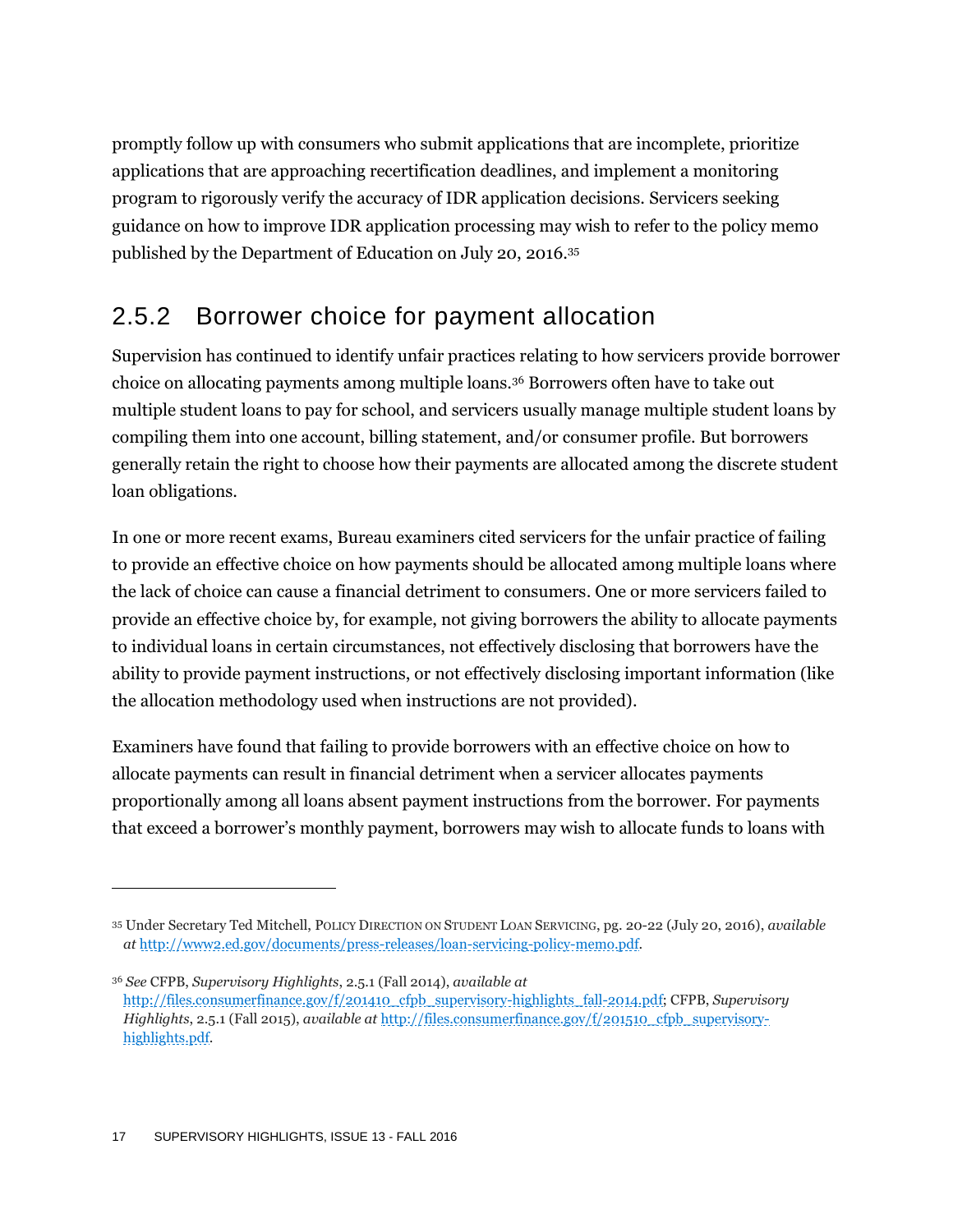higher interest rates instead of a default proportional allocation. For payments that are lower than a borrower's monthly payment, borrowers may wish to allocate funds in a manner that minimizes late fees, interest accrual, or the severity of delinquency, or in other manners, rather than proportionally allocating the underpayment.

After finding this unfair practice, the Bureau directed one or more servicers to hire an independent consultant to conduct user testing of servicer communications in order to improve how the communications describe the basic principles of the servicer's payment allocation methodologies, as well as the consumer's ability to provide payment instructions. Servicers seeking guidance on how to improve their billing statements, websites, or allocation methodologies may wish to consider the applicable content in the Department of Education's recent policy memo.<sup>37</sup>

### 2.5.3 Communications relating to paid-ahead status

When borrowers submit a payment in an amount that would cover the current month's payment and at least another monthly payment, servicers apply the excess funds immediately to accrued interest and principal. Unless borrowers choose otherwise, servicers also typically advance the due date such that \$0 is billed in the months that were covered by the extra funds from the overpayment. <sup>38</sup> These loans are considered to be "paid ahead," and borrowers don't have to make payments when they are billed \$0. However, a significant amount of accrued interest can accumulate during a paid ahead period, depending on how long the borrower doesn't pay, because interest continues to accrue. When borrowers resume making monthly payments on a loan, their payments must be applied to that accumulated interest before any money is used to pay down principal on that loan.

On one or more occasions, Supervision cited a student loan servicer for a deceptive practice relating to how the servicer describes what the consumer owes and when. Supervision concluded

<sup>37</sup> Under Secretary Ted Mitchell, POLICY DIRECTION ON STUDENT LOAN SERVICING, pg. 27-36 (July 20, 2016), *available at* [http://www2.ed.gov/documents/press-releases/loan-servicing-policy-memo.pdf.](http://www2.ed.gov/documents/press-releases/loan-servicing-policy-memo.pdf)

<sup>&</sup>lt;sup>38</sup> Regulation requires servicers to advance the due date, unless the borrower instructs otherwise, for Federal loans. 34 CFR 682.209(b); 34 CFR 685.211(a).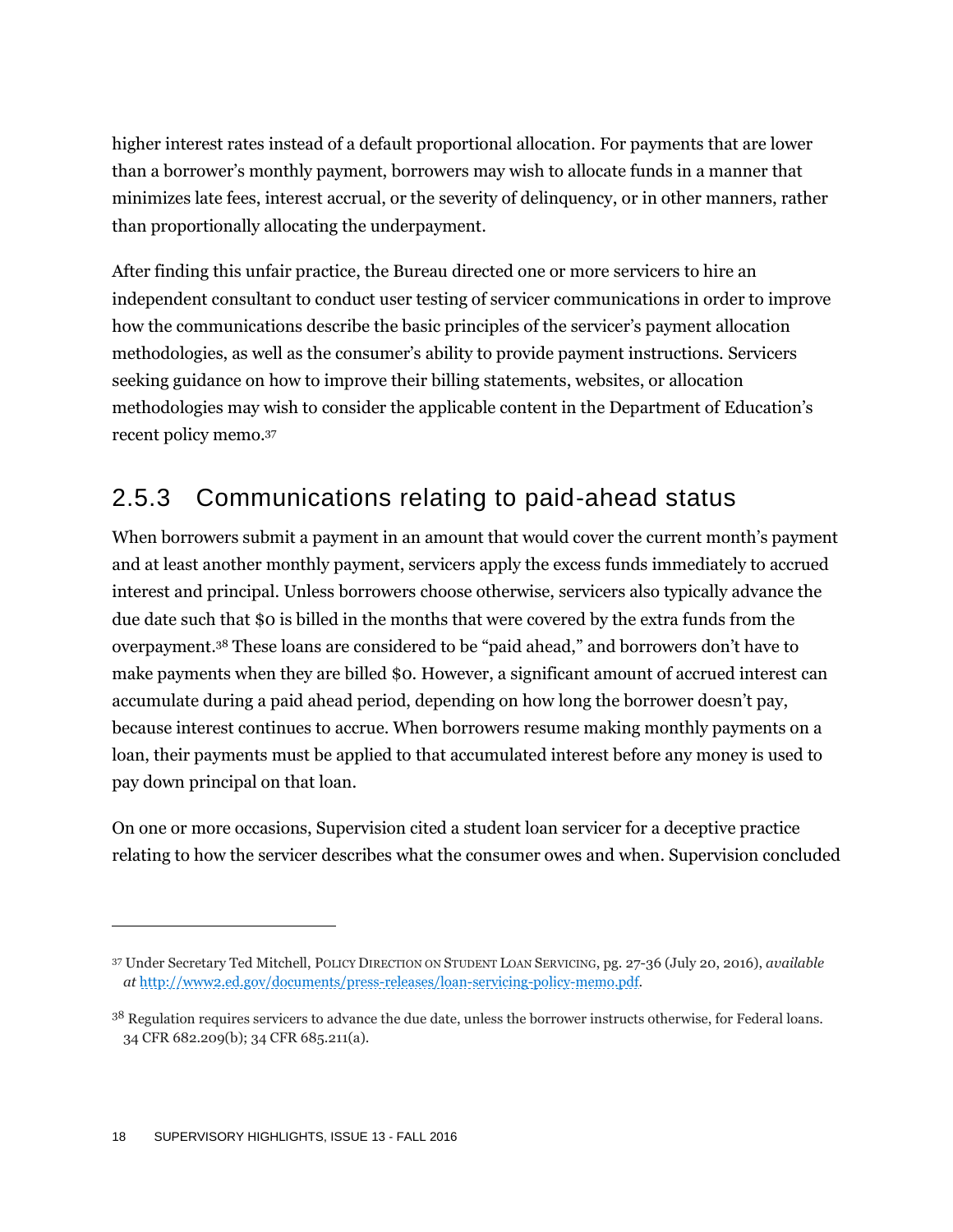that one or more servicers' billing statements could have misled reasonable borrowers to believe additional payments during *or after* a paid-ahead period would be applied largely to principal. The bills noted that \$0.00 was due in months that the borrower was paid ahead, but misled consumers as to how much interest would accrue or had accrued, and how that would affect the application of consumers' payments when the borrower began making payments again.

After finding this deceptive practice, the Bureau directed one or more servicers to hire an independent consultant to conduct user testing of servicer communications to improve how the servicer communicates about these concepts. Servicers seeking guidance on what to include in their billing statements may wish to consider the applicable content in the Department of Education's recent policy memo.<sup>39</sup>

### 2.5.4 Systems errors

Supervision continues to identify systems errors impacting student loan borrowers.<sup>40</sup> For example, examiners found a data error affecting thousands of Federal loan accounts that caused borrowers' next-to-last payment to be significantly smaller, contrary to consumers' repayment plans. Because borrowers were not billed amounts that would add up to cover the whole balance in accordance with the borrower's repayment plan, the borrower continued to be billed small amounts for months or years, increasing the total amount of interest that accrued. On one or more occasions, examiners cited this practice as unfair, and directed the servicer to remediate consumers and fix the data corruption for borrowers who had not yet reached the next-to-last payment.

<sup>39</sup> Under Secretary Ted Mitchell, POLICY DIRECTION ON STUDENT LOAN SERVICING, pg. 35-36 (July 20, 2016), *available at* [http://www2.ed.gov/documents/press-releases/loan-servicing-policy-memo.pdf.](http://www2.ed.gov/documents/press-releases/loan-servicing-policy-memo.pdf)

<sup>40</sup> *See* CFPB, *Supervisory Highlights*, 2.5.2 (Fall 2015), *available at*  [http://files.consumerfinance.gov/f/201510\\_cfpb\\_supervisory-highlights.pdf.](http://files.consumerfinance.gov/f/201510_cfpb_supervisory-highlights.pdf)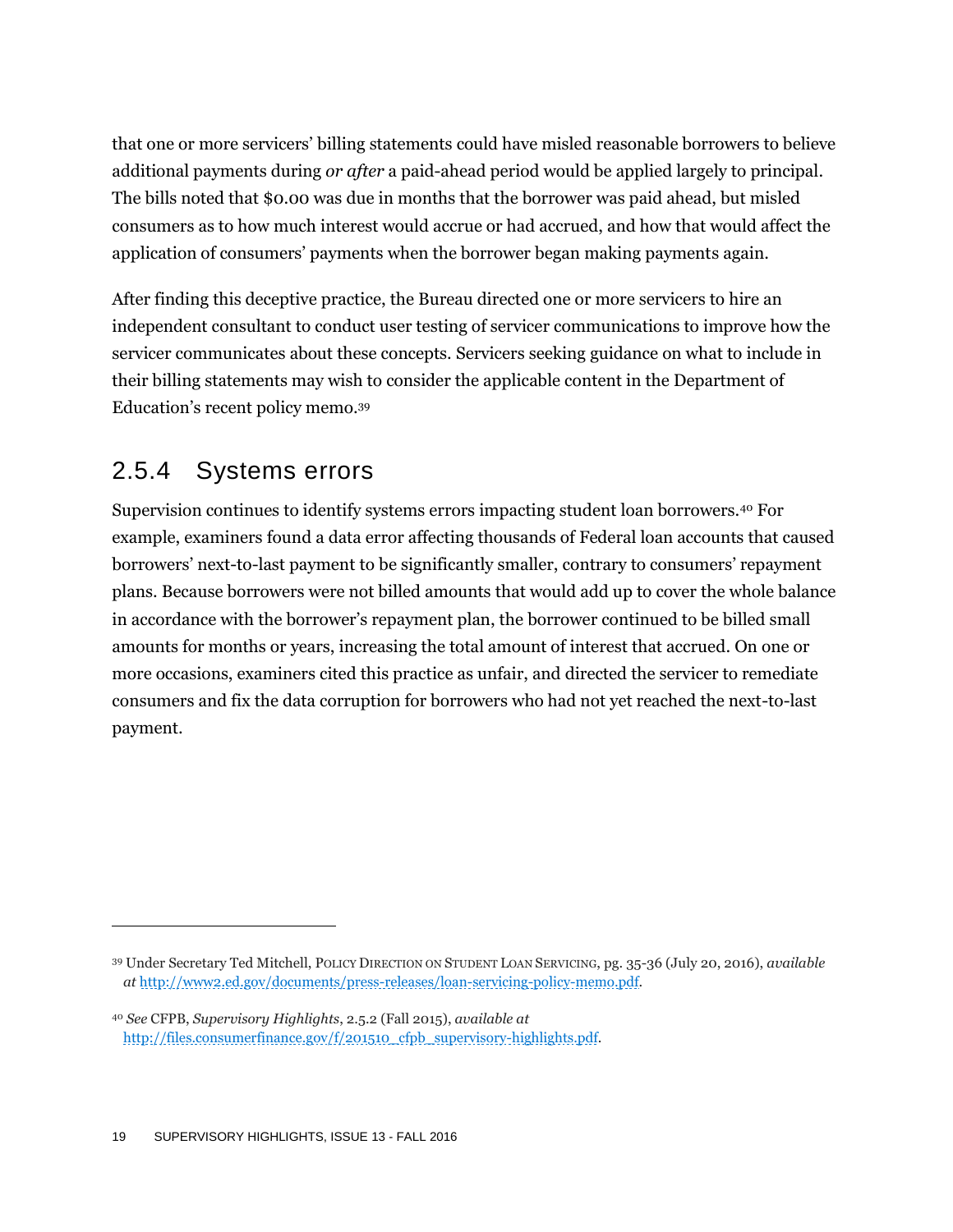## 3. Fair lending

### 3.1 Provision of language services to limited English proficient (LEP) consumers

The Dodd-Frank Act, the Equal Credit Opportunity Act (ECOA),<sup>41</sup> and Regulation B mandate that the Office of Fair Lending and Equal Opportunity (Office of Fair Lending) "ensure the fair, equitable, and nondiscriminatory access to credit"<sup>42</sup> and "promote the availability of credit."<sup>43</sup> Consistent with that mandate, the CFPB, including through its Office of Fair Lending, continues to encourage lenders to provide assistance to consumers with limited English proficiency (LEP consumers). <sup>44</sup> Financial institutions may provide access to credit in languages other than English in a manner that is beneficial to consumers as well as the institution, while taking steps to ensure their actions are compliant with ECOA and other applicable laws.

<sup>41</sup> 12 USC 1691 *et seq.*

<sup>42</sup> 12 USC 5493(c)(2)(A).

<sup>43</sup> 12 CFR 1002.1(b).

<sup>44</sup> According to recent American Community Survey estimates, there are approximately 25 million people in the United States who speak English less than "very well." 2010-2014 American Community Survey 5-Year Estimates, Language Spoken at Home, *available at* 

[http://factfinder.census.gov/faces/tableservices/jsf/pages/productview.xhtml?pid=ACS\\_14\\_5YR\\_S1601&prodTyp](http://factfinder.census.gov/faces/tableservices/jsf/pages/productview.xhtml?pid=ACS_14_5YR_S1601&prodType=table) [e=table.](http://factfinder.census.gov/faces/tableservices/jsf/pages/productview.xhtml?pid=ACS_14_5YR_S1601&prodType=table)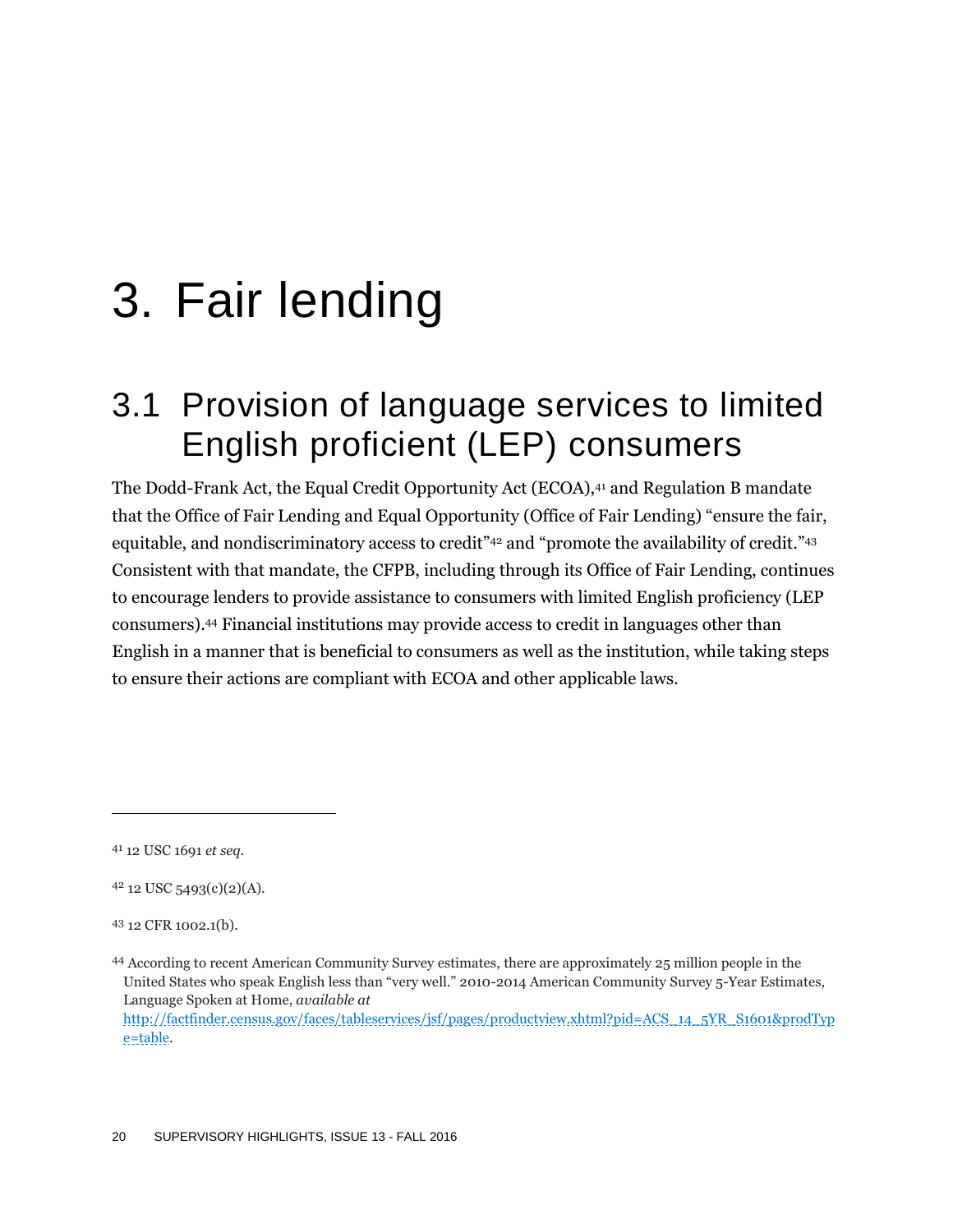### 3.1.1 Supervisory observations

In the course of conducting supervisory activity, examiners have observed one or more financial institutions providing services in languages other than English, including to consumers with limited English proficiency,<sup>45</sup> in a manner that did not result in any adverse supervisory or enforcement action under the facts and circumstances of the reviews. Specifically, examiners observed:

- Marketing and servicing of loans in languages other than English;
- Collection of customer language information to facilitate communication with LEP consumers in a language other than English;
- Translation of certain financial institution documents sent to borrowers, including monthly statements and payment assistance forms, into languages other than English;
- Use of bilingual and/or multilingual customer service agents, including single points of contact,<sup>46</sup> and other forms of oral customer assistance in languages other than English; and
- Quality assurance testing and monitoring of customer assistance provided in languages other than English.

Examiners have observed a number of factors that financial institutions consider in determining whether to provide services in languages other than English and the extent of those services, some of which include: Census Bureau data on the demographics or prevalence of non-English

<sup>45</sup> The Bureau recently updated its ECOA baseline review modules. *See* Supervisory Highlights: Winter 2016 4.1.1, *available at* [http://files.consumerfinance.gov/f/201603\\_cfpb\\_supervisory-highlights.pdf.](http://files.consumerfinance.gov/f/201603_cfpb_supervisory-highlights.pdf) Among other updates, the modules include new questions related to the provision of language services, including to LEP consumers, in the context of origination and servicing. *See* ECOA Baseline Review Module 13, 21-22 (Oct. 2015), *available at* [http://files.consumerfinance.gov/f/201510\\_cfpb\\_ecoa-baseline-review-modules.pdf.](http://files.consumerfinance.gov/f/201510_cfpb_ecoa-baseline-review-modules.pdf) These modules are "used by examiners during ECOA baseline reviews to identify and analyze risks of ECOA violations, to facilitate the identification of certain types of ECOA and Regulation B violations, and to inform fair lending prioritization decisions for future CFPB reviews." *Id.* at 1.

<sup>46</sup> *See* 12 CFR 1024.40(a)(1) and (2) (requiring mortgage servicers to assign personnel to a delinquent borrower within a certain time after delinquency and make assigned personnel available by phone in order to respond to borrower inquiries and assist with loss mitigation options, as applicable).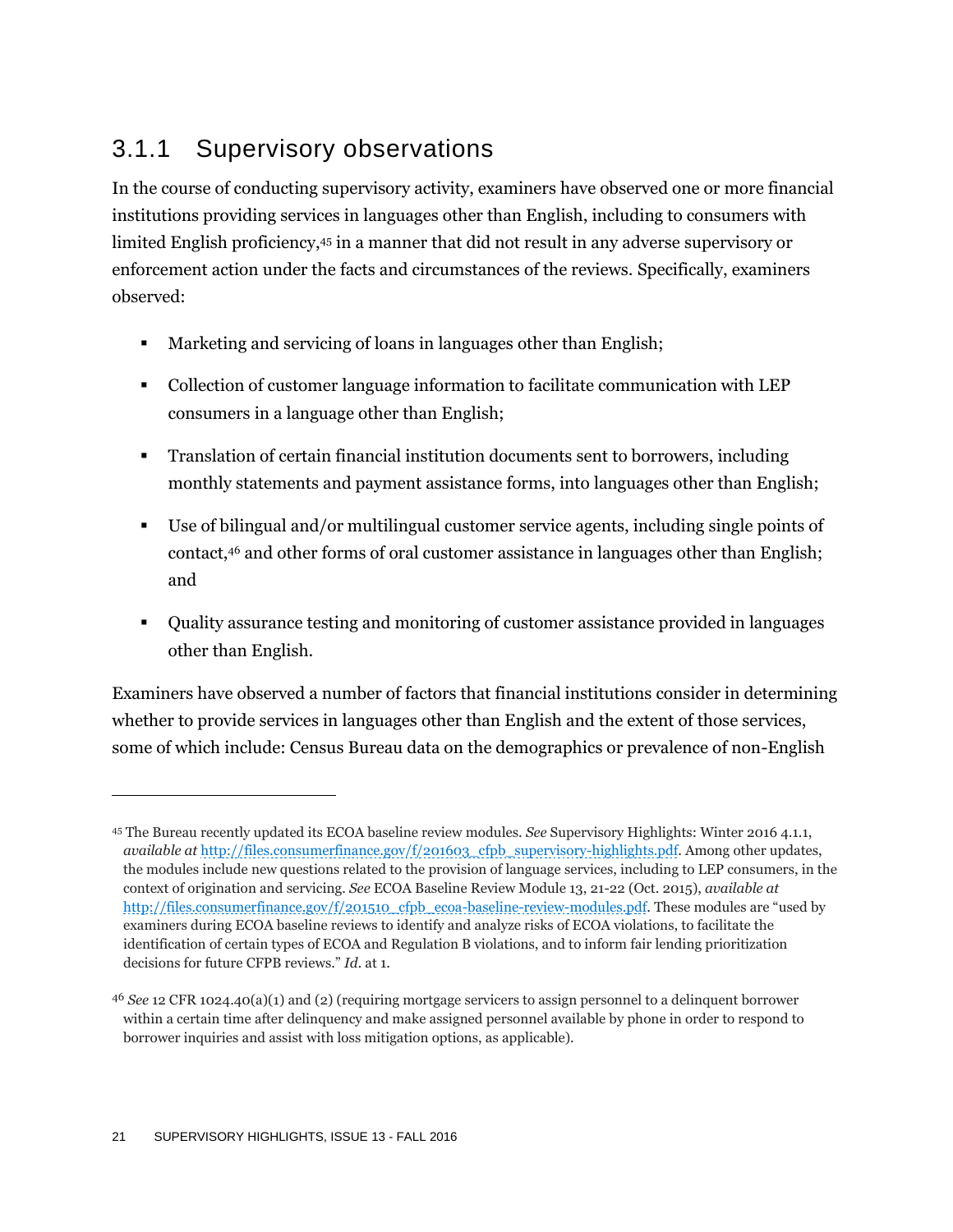languages within the financial institution's footprint; communications and activities that most significantly impact consumers (e.g., loss mitigation and/or default servicing); and compliance with Federal, state, and other regulatory provisions that address obligations pertaining to languages other than English.<sup>47</sup> Factors relevant in the compliance context may vary depending on the institution and circumstances.

### 3.1.2 Observations

 $\overline{a}$ 

Examiners also have observed situations in which financial institutions' treatment of LEP and non-English-speaking consumers posed fair lending risk. For example, examiners observed one or more institutions marketing only some of their available credit card products to Spanishspeaking consumers, while marketing several additional credit card products to Englishspeaking consumers. One or more such institutions also lacked documentation describing how they decided to exclude those products from Spanish language marketing, raising questions about the adequacy of their compliance management systems related to fair lending. To mitigate any compliance risks related to these practices, one or more financial institutions revised their marketing materials to notify consumers in Spanish of the availability of other credit card products and included clear and timely disclosures to prospective consumers describing the extent and limits of any language services provided throughout the product lifecycle. Institutions were not required to provide Spanish language services to address this risk beyond the Spanish language services they were already providing.

<sup>47</sup> *See*, *e.g.*, 12 CFR 1005.31(g)(1)(i) (requiring disclosures in languages other than English in certain circumstances involving remittance transfers); 12 CFR 1026.24(i)(7) (addressing obligations relating to advertising and disclosures in languages other than English for closed-end credit); 12 CFR 1002.4(e) (providing that disclosures made in languages other than English must be available in English upon request); Cal Civ Code 1632(b) (requiring that certain agreements "primarily" negotiated in Spanish, Chinese, Tagalog, Vietnamese, or Korean must be translated to the language of the negotiation under certain circumstances); Or Rev Stat § 86A.198 (requiring a mortgage banker, broker, or originator to provide translations of certain notices related to the mortgage transaction if the banker, broker, or originator advertises and negotiates in a language other than English under certain circumstances); Tex Fin Code Ann 341.502(a-1) (providing that for certain loan contracts negotiated in Spanish, a summary of the loan terms must be made available to the debtor in Spanish in a form identical to required TILA disclosures for closed-end credit).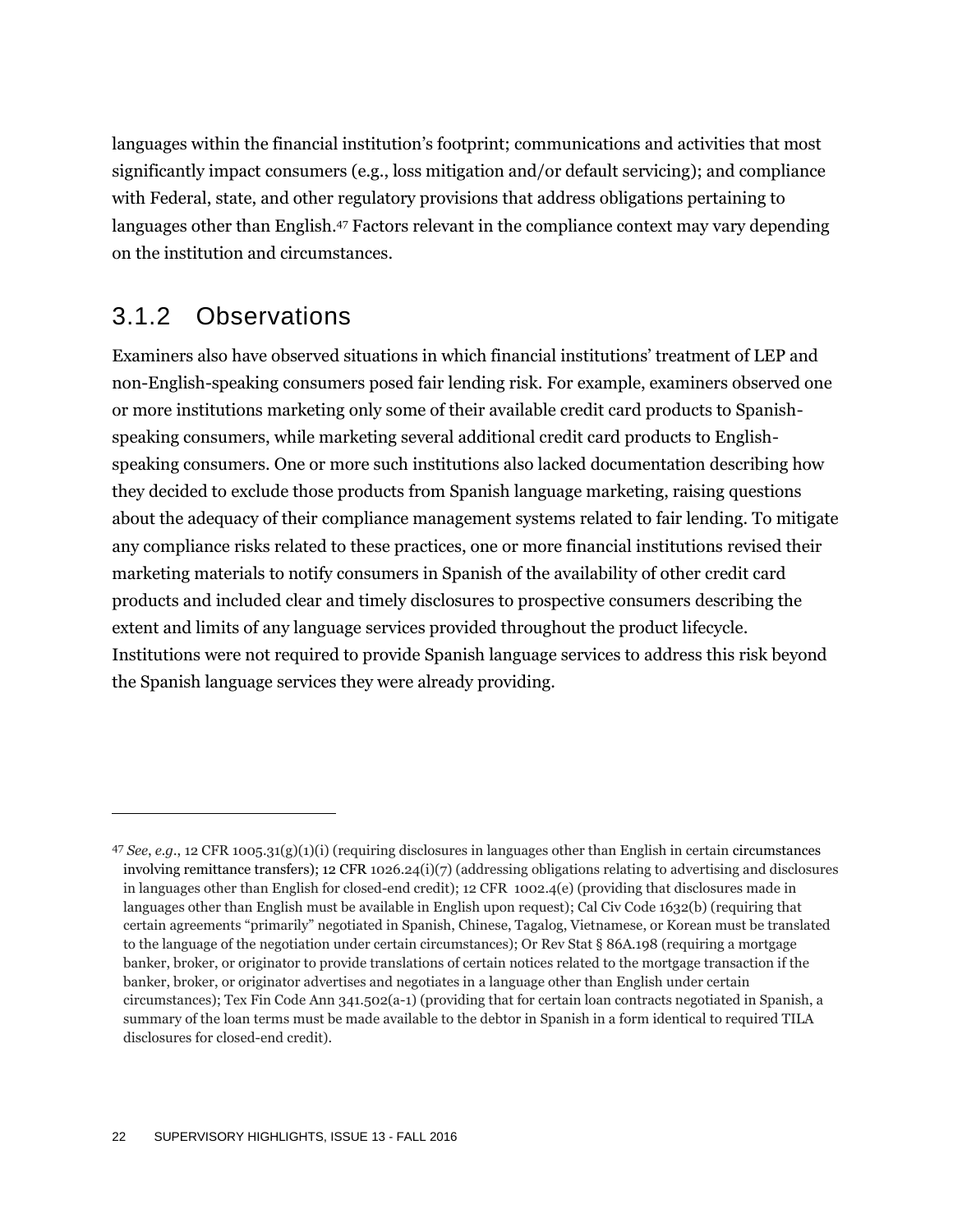### 3.1.3 Supervisory activity resulting in Enforcement actions

Bureau supervisory activity has also revealed violations of Federal consumer financial law related to treatment of LEP and non-English-speaking consumers. In June 2014, the Bureau and the Department of Justice announced an enforcement action against Synchrony Bank, formerly known as GE Capital Retail Bank, to address violations of ECOA based on, among other things, the exclusion of consumers who had indicated that they preferred to communicate in Spanish from two different promotions about beneficial debt-relief offers. For as long as three years, the bank did not provide the offers to these consumers, in *any* language, including English, even if the consumer otherwise met the promotion's qualifications. <sup>48</sup> In addition to requiring remediation to affected consumers, the bank was ordered to ensure that consumers who had expressed a preference for communicating in Spanish were not excluded from receiving credit offers.

In December 2013, the Bureau announced an enforcement action against American Express Centurion Bank addressing, among other violations of law, deceptive acts or practices in telemarketing of a credit card add-on product to Spanish-speaking customers in Puerto Rico. The vast majority of consumers enrolled in this product enrolled via telemarking calls conducted in Spanish. Yet American Express did not provide uniform Spanish language scripts for these enrollment calls, and all written materials provided to consumers were in English. As a result, American Express did not adequately alert consumers enrolled via telemarketing calls conducted in Spanish about the steps necessary to receive and access the full product benefits. The statements and omissions by American Express were likely to affect a consumer's choice or conduct regarding the product and were likely to mislead consumers acting reasonably under the circumstances. <sup>49</sup> In addition to requiring remediation to affected consumers, the bank was ordered to, among other things, eliminate all deceptive acts and practices, including deceptive

<sup>48</sup> *See* Supervisory Highlights: Fall 2014 Section 2.7.1, *available at* [http://files.consumerfinance.gov/f/201410\\_cfpb\\_supervisory-highlights\\_fall-2014.pdf.](http://files.consumerfinance.gov/f/201410_cfpb_supervisory-highlights_fall-2014.pdf) *See also In re Synchrony Bank*, No. 2014-CFPB-0007 (June 19, 2014), *available at*  [http://files.consumerfinance.gov/f/201406\\_cfpb\\_consent-order\\_synchrony-bank.pdf.](http://files.consumerfinance.gov/f/201406_cfpb_consent-order_synchrony-bank.pdf)

<sup>49</sup> *See In re American Express Centurion Bank,* No. 2013-CFPB-0011 (Dec. 24, 2013), *available at*  [http://files.consumerfinance.gov/f/201312\\_cfpb\\_consent\\_amex\\_centurion\\_011.pdf.](http://files.consumerfinance.gov/f/201312_cfpb_consent_amex_centurion_011.pdf)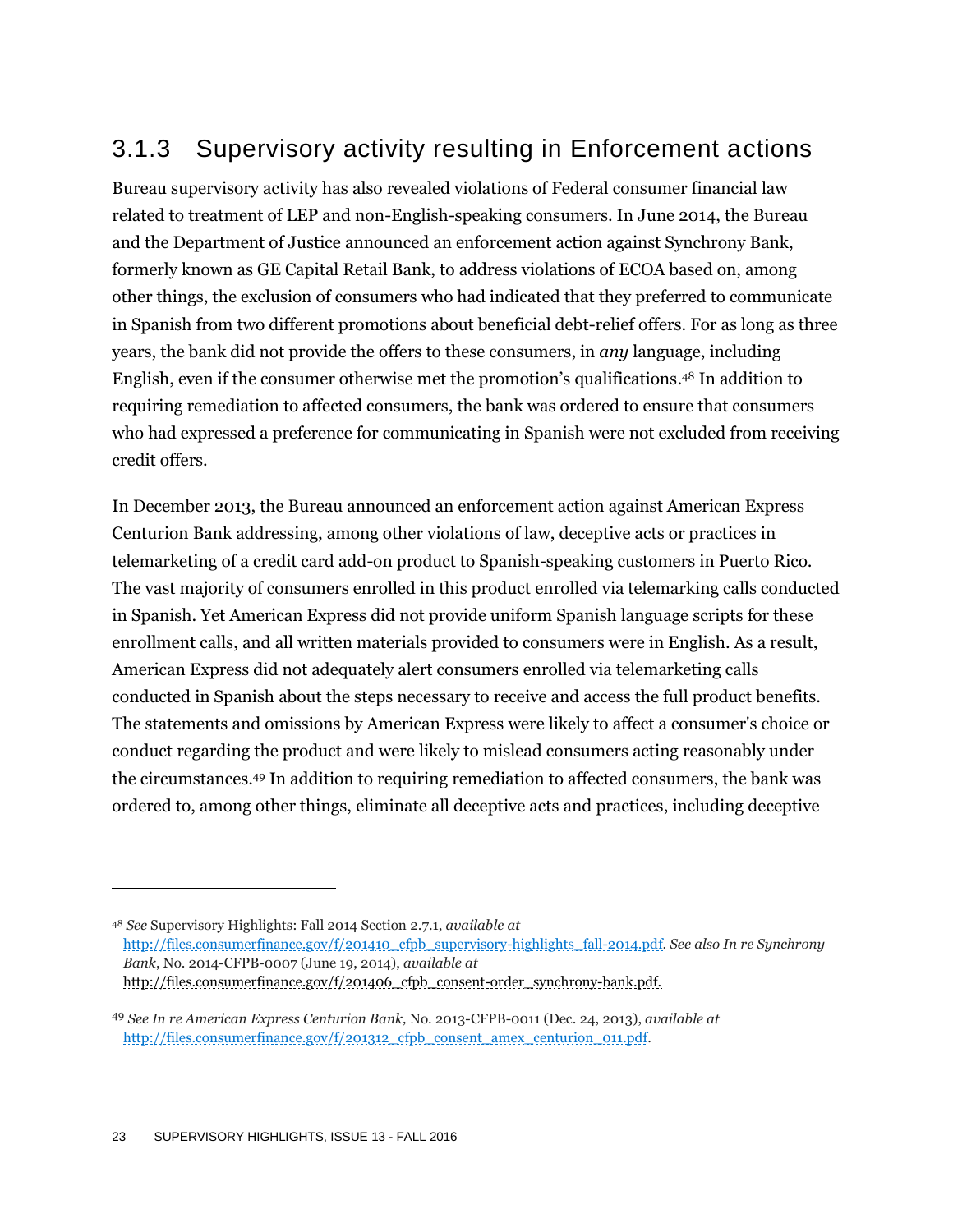representations, statements, or omissions in its add-on product marketing materials and telemarketing scripts.

### 3.1.4 Compliance management

As with any consumer-facing program, financial institutions can mitigate fair lending and other risks associated with providing services in languages other than English by implementing a strong CMS that considers treatment of LEP and non-English-speaking consumers. Although the appropriate scope of an institution's fair lending CMS will vary based on its size, complexity, and risk profile, common features of a well-developed CMS include:

- An up-to-date fair lending policy statement, documenting the policies, procedures, and decision-making related to the institution's provision of language services;
- Regular fair lending training for all officers and board members as well as all employees involved with any aspect of the institution's credit transactions, including the provision of language services;
- Review of lending policies for potential fair lending risk;
- Ongoing monitoring for compliance with fair lending policies and procedures, and appropriate corrective action if necessary;
- Ongoing monitoring for compliance with other policies and procedures that are intended to reduce fair lending risk (such as controls on loan originator discretion), and appropriate corrective action if necessary;
- Depending on the size and complexity of the financial institution, regular statistical analysis (as appropriate) of loan-level data for potential disparities on a prohibited basis in underwriting, pricing, or other aspects of the credit transaction, including both mortgage and non-mortgage products such as credit cards, auto lending, and student lending;
- Regular assessment of the marketing of loan products. For example, institutions may elect to monitor language services for risk of steering, exclusion of LEP and non-Englishspeaking consumers from certain offers, or any other fair lending risk, and for risk of unfair, deceptive, or abusive acts or practices; and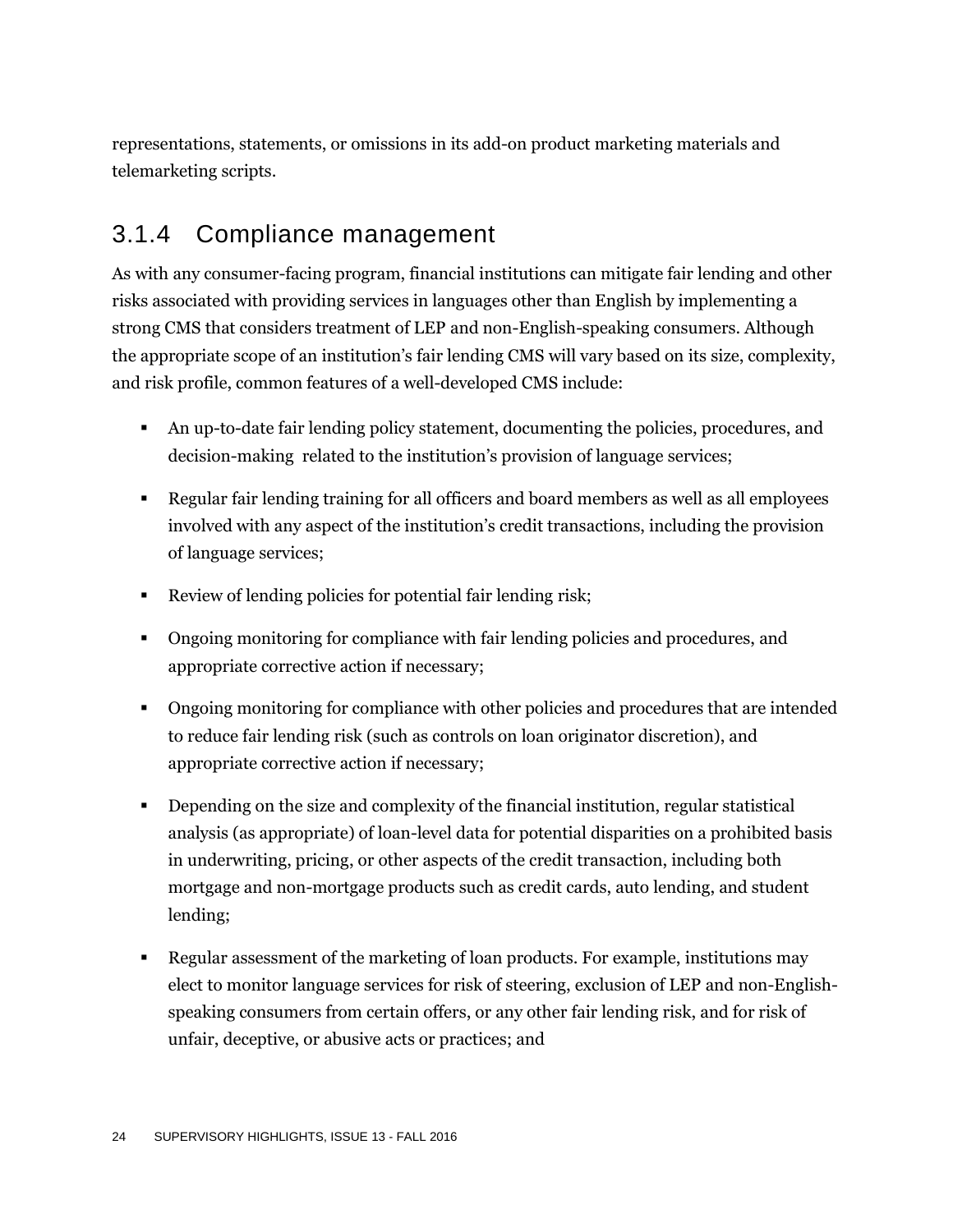Meaningful oversight of fair lending compliance by management and, where appropriate, the financial institution's board of directors.<sup>50</sup>

While many CFPB-supervised institutions face similar fair lending risks, they may differ in how they manage those risks. The CFPB understands that compliance management will be handled differently by large, complex financial organizations at one end of the spectrum, and small entities that offer a narrow range of financial products and services at the other end. While the characteristics and manner of organization will vary from entity to entity, the CFPB expects compliance management activities to be a priority and to be appropriate for the nature, size, and complexity of the financial institution's consumer business.

The Bureau remains interested in understanding how institutions provide products and services in languages other than English in a way that promotes access to responsible credit and services. The Bureau welcomes engagement with institutions on how to promote access for LEP and non-English-speaking consumers.

### 3.2 HMDA data collection and reporting reminders for 2017

Beginning with Home Mortgage Disclosure Act (HMDA) data collected in 2017 and submitted in 2018, responsibility to receive and process HMDA data will transfer from the Federal Reserve Board (FRB) to the CFPB. The HMDA agencies have agreed that a covered institution filing HMDA data collected in or after 2017 with the CFPB will be deemed to have submitted the HMDA data to the appropriate Federal agency. 51

<sup>50</sup> For additional information regarding strong CMS for managing fair lending risks, see *Supervisory Highlights*, section II, C (Fall 2012) *available at* [http://files.consumerfinance.gov/f/201210\\_cfpb\\_supervisory-highlights-fall-](http://files.consumerfinance.gov/f/201210_cfpb_supervisory-highlights-fall-2012.pdf)[2012.pdf](http://files.consumerfinance.gov/f/201210_cfpb_supervisory-highlights-fall-2012.pdf) and *Supervisory Highlights*, section3.2.1 (Summer 2014) *available at* [http://files.consumerfinance.gov/f/201409\\_cfpb\\_supervisory-highlights\\_auto-lending\\_summer-2014.pdf.](http://files.consumerfinance.gov/f/201409_cfpb_supervisory-highlights_auto-lending_summer-2014.pdf)

<sup>51</sup> The HMDA agencies refer collectively to the CFPB, the Office of the Comptroller of the Currency (OCC), the Federal Deposit Insurance Corporation (FDIC), the FRB, the National Credit Union Administration (NCUA), and the Department of Housing and Urban Development (HUD).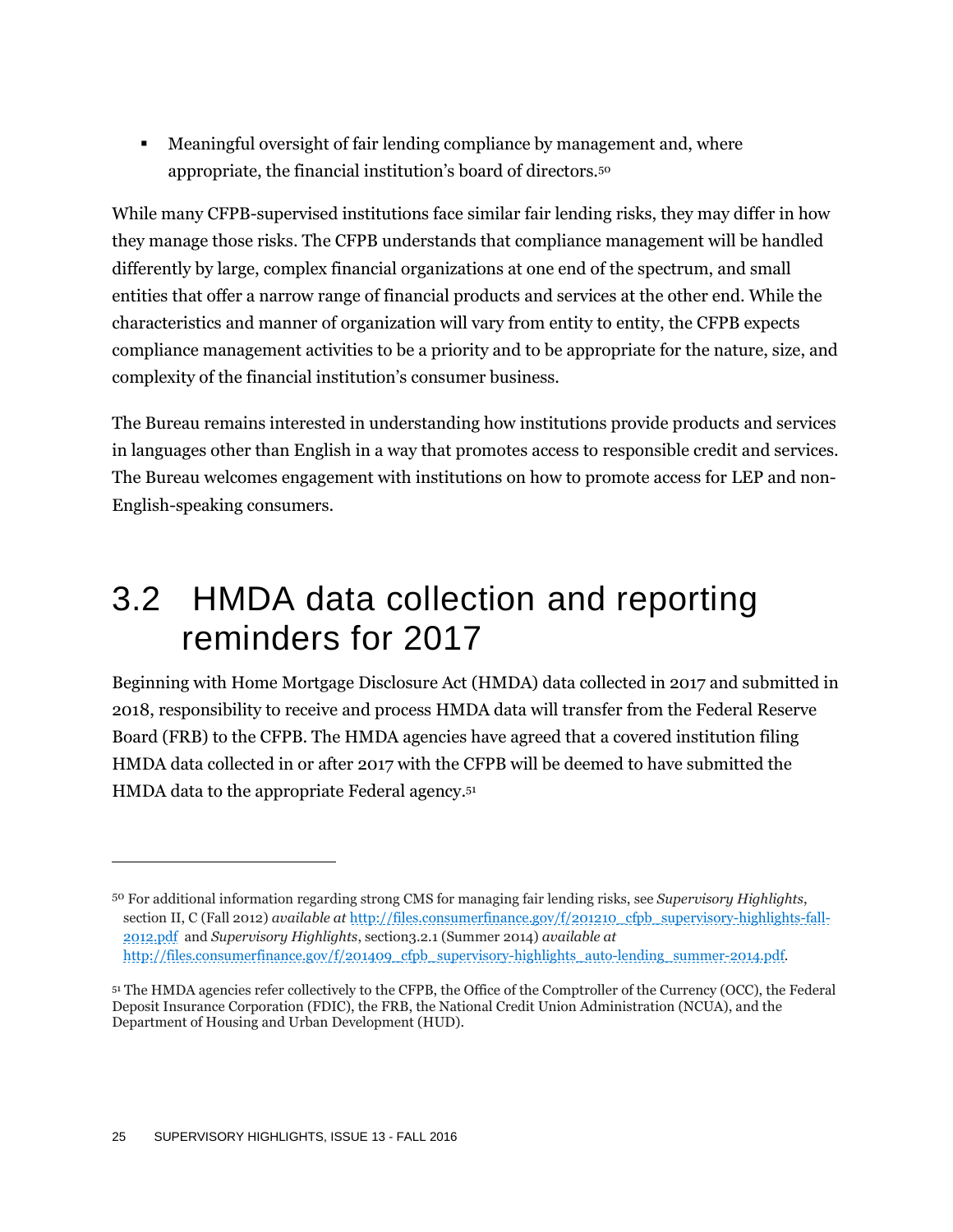The effective date of the change in the Federal agency that receives and processes the HMDA data does not coincide with the effective date for the new HMDA data to be collected and reported under the Final Rule amending Regulation C published in the Federal Register on October 28, 2015. The Final Rule's new data requirements will apply to data collected beginning on January 1, 2018. The data fields for data collected in 2017 have not changed.

The following information is from the Bureau's HMDA Filing Instructions Guide (FIG). Additional information about HMDA, the FIG and other data submission resources is located at: [http://www.consumerfinance.gov/data-research/hmda/.](http://www.consumerfinance.gov/data-research/hmda/)

### 3.2.1 New HMDA platform

Beginning with data collected in 2017, filers will submit their HMDA data using a web interface referred to as the "HMDA Platform." The following submission methods will *not* be permitted for data collected in or after 2017:

- PC Diskette and CD-ROM
- Submission via Web (from the Data Entry Software (DES))
- **E-mail to HMDASUB@FRB.GOV**
- Paper Submissions

Also, beginning with the data collected in 2017, as part of the submission process, a HMDA reporter's authorized representative with knowledge of the data submitted shall certify to the accuracy and completeness of the data submitted. Filers will not fax or e-mail the signed certification.

### 3.2.2 Loan/Application Register format

Beginning with data collected in 2017, HMDA data loan/application registers (LAR) will be submitted in a pipe (also referred to as vertical bar) delimited text file format (.txt). This means that:

Each data field within each row will be separated with a pipe character, "|".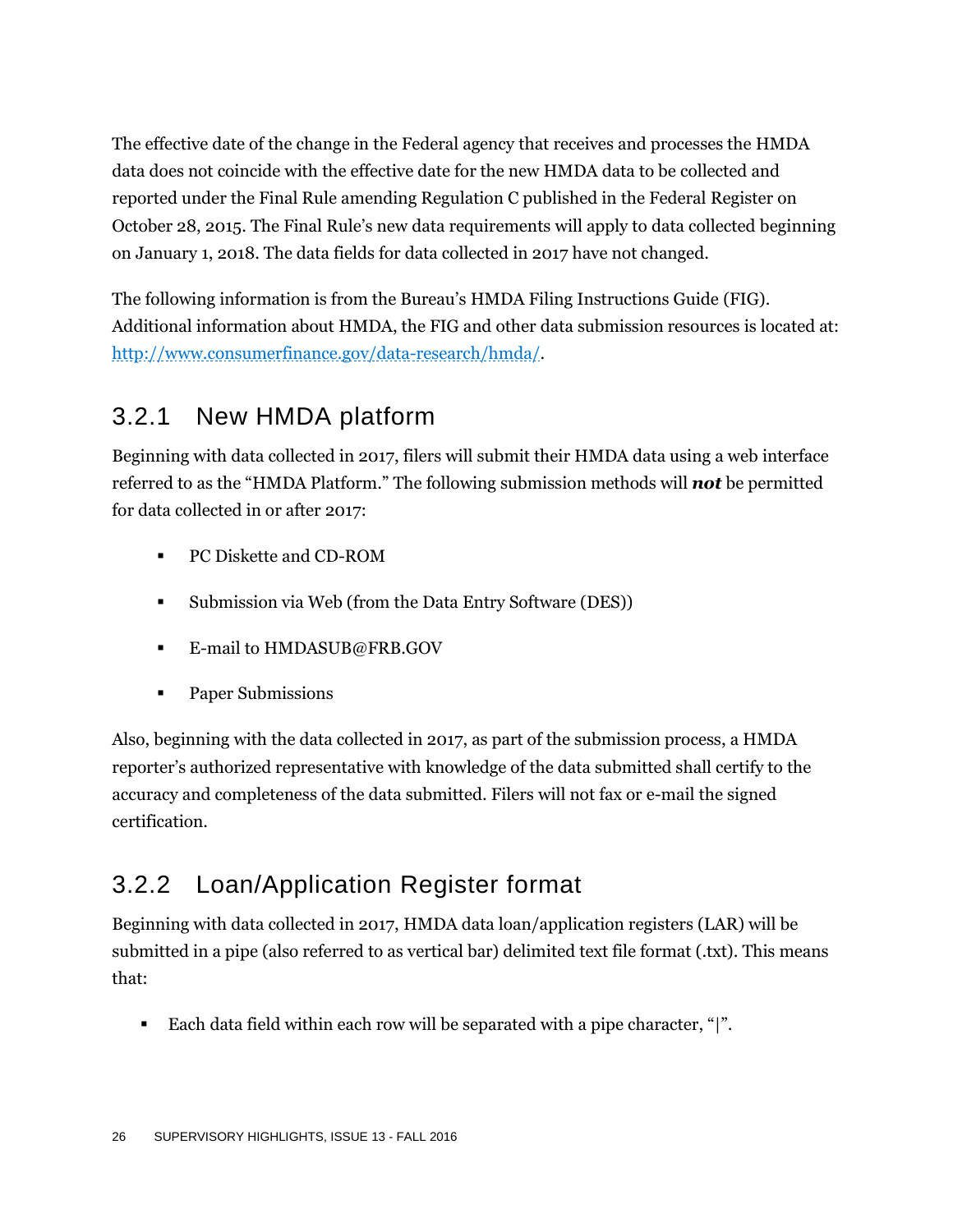- Zeros do not need to be added for the sole purpose of making a data field a specific number of characters. 52
- Filler data fields will no longer be used in the file.
- The loan/application register will be a text file with a .txt file format extension.

Text entries in alphanumeric fields do not need to use all uppercase letters with the exception of:

- "NA" used when the reporting requirement is not applicable.
- Two letter state codes.

As with previous submissions:

- The first row of the HMDA LAR will begin with the number one (1) to indicate that the data fields in row one contain data fields for the transmittal sheet, with information relating to your institution.
- All subsequent rows of HMDA LAR will begin with the number two (2) to indicate that the data fields beginning in row two contain data fields for LAR, with information relating to the reported loan or application.
- Each row will end with a carriage return.

## 3.3 Redlining

The Office of Fair Lending has identified redlining as a priority area in the Bureau's supervisory work. Redlining is a form of unlawful lending discrimination under ECOA. Historically, actual red lines were drawn on maps around neighborhoods to which credit would not be provided, giving this practice its name.

 $\overline{a}$ <sup>52</sup> The one exception to this instruction is for rate spreads collected in 2017; rate spread is entered to two decimal places using a leading zero, for example, 03.29.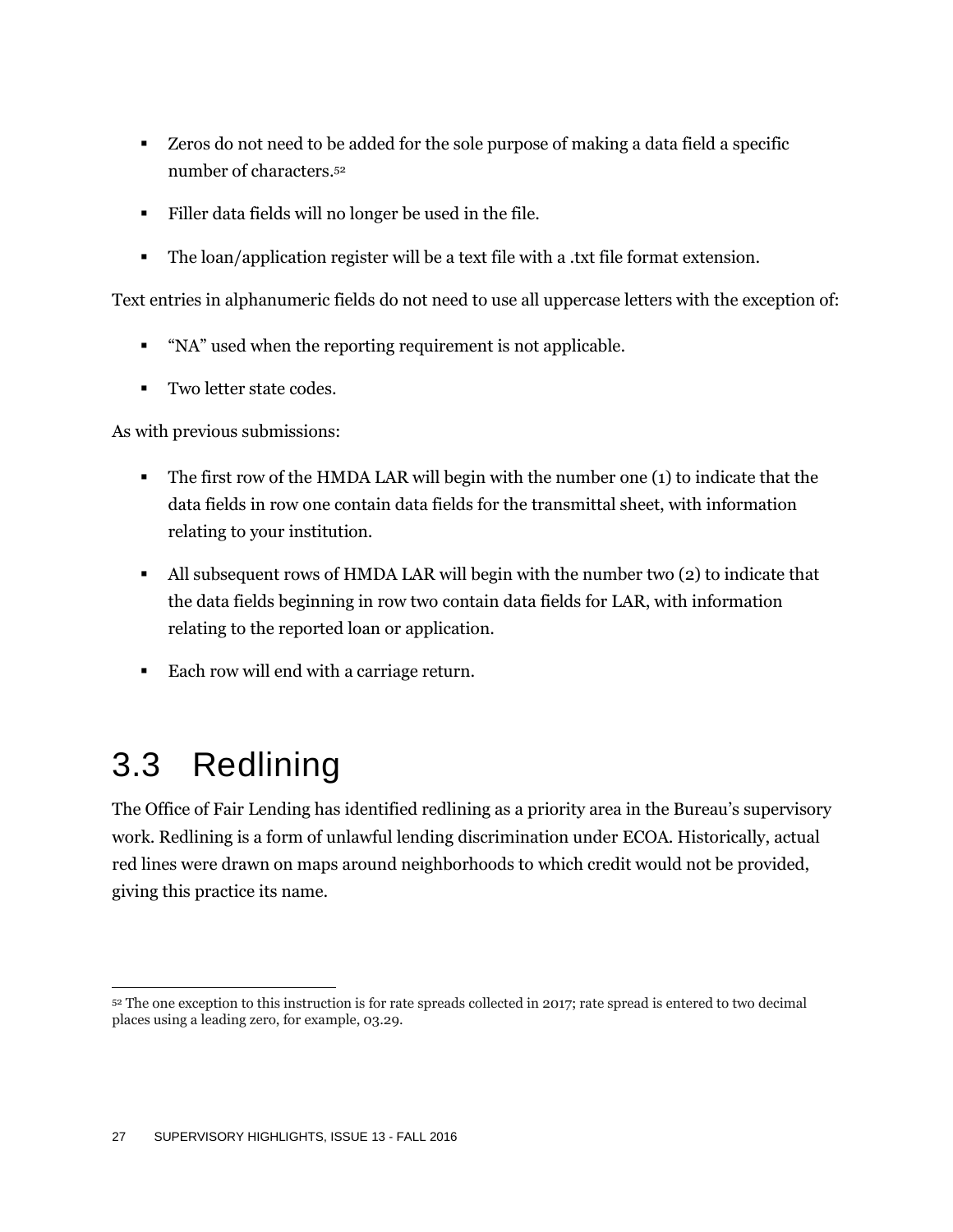The Federal prudential banking regulators have collectively defined redlining as "a form of illegal disparate treatment in which a lender provides unequal access to credit, or unequal terms of credit, because of the race, color, national origin, or other prohibited characteristic(s) of the residents of the area in which the credit seeker resides or will reside or in which the residential property to be mortgaged is located."<sup>53</sup>

The Bureau considers various factors, as appropriate, in assessing redlining risk in its supervisory activity. These factors, and the scoping process, are described in detail in the Interagency Fair Lending Examination Procedures (IFLEP). These factors generally include (but are not limited to):

- Strength of an institution's CMS, including underwriting guidelines and policies;
- Unique attributes of relevant geographic areas (population demographics, credit profiles, housing market);
- **Lending patterns (applications and originations, with and without purchased loans);**
- **Peer and market comparisons;**
- Physical presence (full service branches, ATM-only branches, brokers, correspondents, loan production offices), including consideration of services offered;
- Marketing;
- Mapping;
- Community Reinvestment Act (CRA) assessment area and market area more generally;
- An institution's lending policies and procedures record;
- Additional evidence (whistleblower tips, loan officer diversity, testing evidence, comparative file reviews); and

 $\overline{a}$ <sup>53</sup> FFIEC Interagency Fair Lending Examination Procedures (IFLEP) Manual, *available at* [https://www.ffiec.gov/pdf/fairlend.pdf.](https://www.ffiec.gov/pdf/fairlend.pdf) CFPB Supervision and Examination Manual, *available at*  [http://www.consumerfinance.gov/policy-compliance/guidance/supervision-examinations.](http://www.consumerfinance.gov/policy-compliance/guidance/supervision-examinations)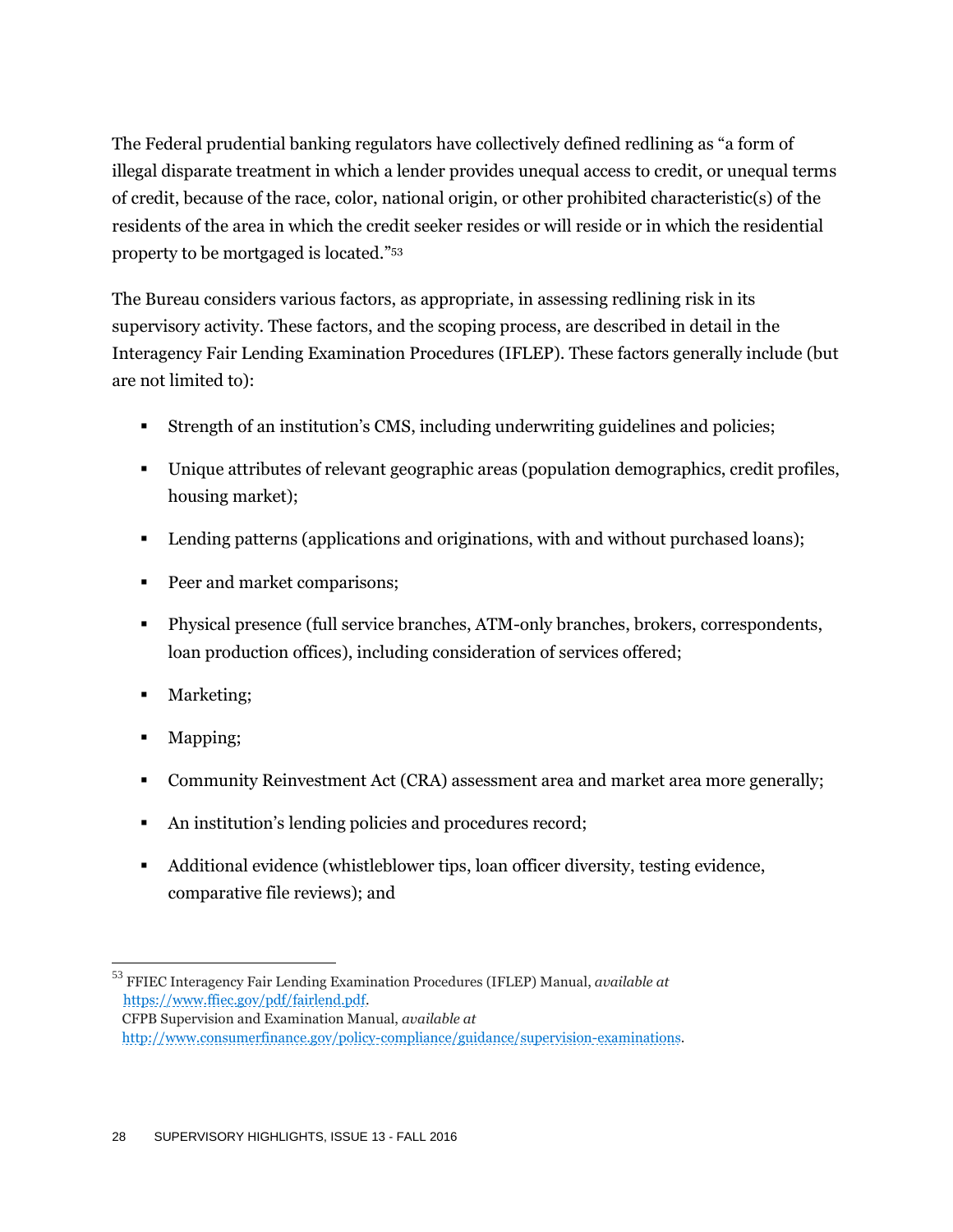An institution's explanations for apparent differences in treatment.

The Bureau has observed that institutions with strong compliance programs examine lending patterns regularly, look for any statistically-significant disparities, evaluate physical presence, monitor marketing campaigns and programs, and assess CRA assessment areas and market areas more generally. Our supervisory experience reveals that institutions may reduce fair lending risk by documenting risks they identify and by taking appropriate steps in response to identified risks, as components of their fair lending compliance management programs.

Examination teams typically assess redlining risk, at the initial phase, at the Metropolitan Statistical Area (MSA) level for each supervised entity, and consider the unique characteristics of each MSA (population demographics, etc.).

To conduct the initial analysis, examination teams use HMDA data and census data<sup>54</sup> to assess the lending patterns at institutions subject to the Bureau's supervisory authority. To date, examination teams have used these publicly-available data to conduct this initial risk assessment. These initial analyses typically compare a given institution's lending patterns to other lenders in the same MSA to determine whether the institution received significantly fewer applications from minority<sup>55</sup> areas<sup>56</sup> relative to other lenders in the MSA. Examination teams may consider the difference between the subject institution and other lenders in the percentage of their applications or originations that come from minority areas, both in absolute terms (for

<sup>54</sup> The Bureau uses the most current United States national census data that apply to the HMDA data – for example, to date it has used 2010 census data for HMDA data 2011 and later. Specifically, the "Demographic Profiles" are used.

<sup>55</sup> For these purposes, the term "minority" ordinarily refers to anyone who identifies with any combination of race or ethnicity other than non-Hispanic White. Examination teams have also focused on African-American and Hispanic consumers, and could foreseeably focus on other more specific minority communities such as Asian, Native Hawaiian, or Native Alaskan populations, if appropriate for the specific geography. In one examination that escalated to an enforcement matter, the statistical evidence presented focused on African-American and Hispanic census tracts, rather than all minority consumers, because the harmed consumers were primarily African-American and Hispanic.

<sup>56</sup> Examination teams typically look at majority minority areas (>50% minority) and high minority areas (>80% minority), although sometimes one metric is more appropriate than another, and sometimes other metrics need to be used to account for the population demographics of the specific MSA.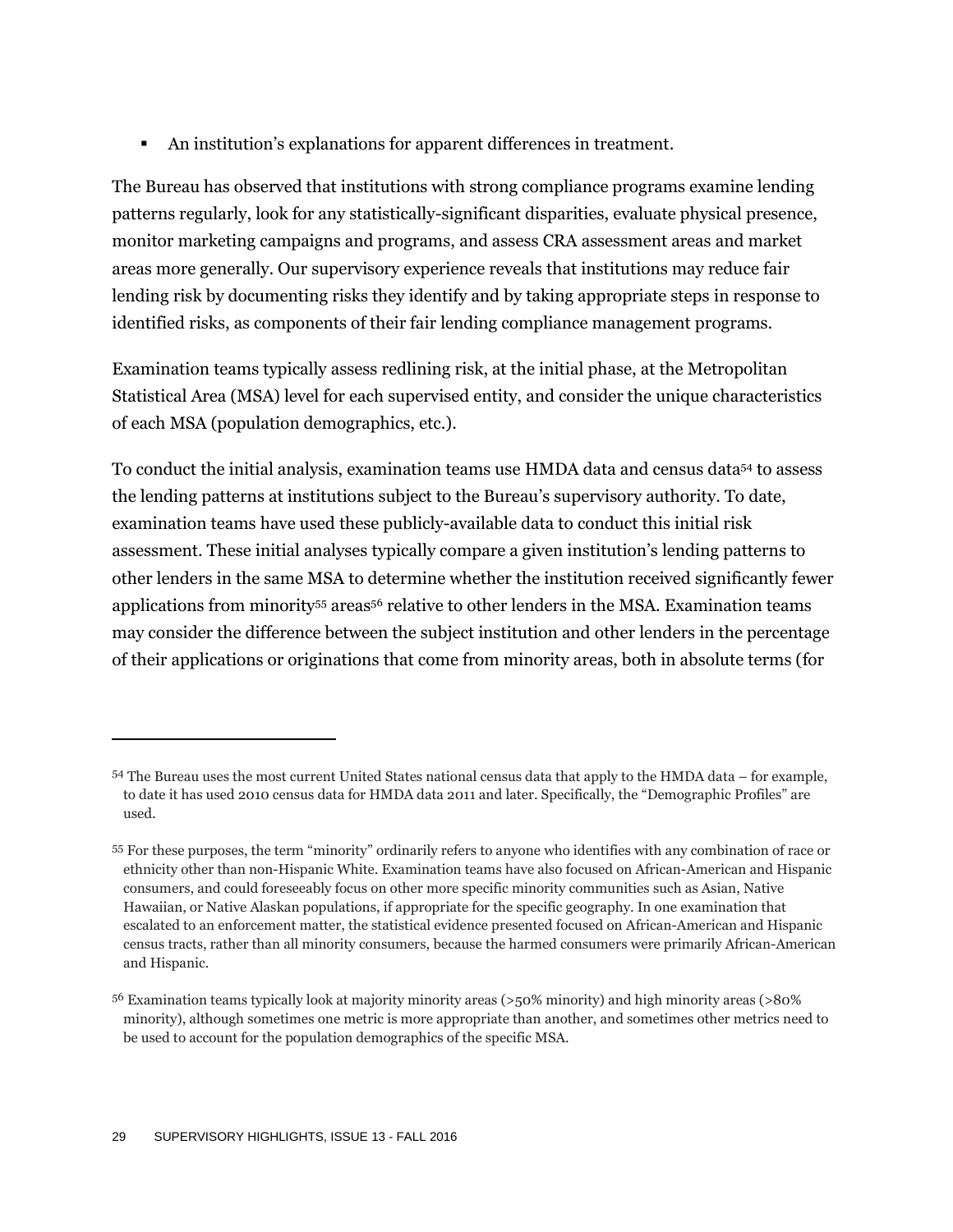example, 10% vs. 20%) and relative terms (for example, the subject institution is half as likely to have applications or originations in minority areas as other lenders).<sup>57</sup>

Examination teams may also compare an institution to other more refined groups of peer institutions. Refined peers can be defined in a number of ways, and past Bureau redlining examinations and enforcement matters have relied on multiple peer comparisons. The examination team often starts by compiling a refined set of peer institutions to find lenders of a similar size – for example, lenders that received a similar number of applications or originated a similar number of loans in the MSA. The examination team may also consider an institution's mix of lending products. For example, if an institution participates in the Federal Housing Administration (FHA) loan program, it may be compared to other institutions that also originate FHA loans; if not, it may be compared to other lenders that do not offer FHA loans. Additional refinements may incorporate loan purpose (for example, focusing only on home purchase loans) or action taken (for example, incorporating purchased loans into the analysis). Examination teams have also taken suggestions, as appropriate, from institutions about appropriate peers in specific markets.

In considering lending patterns, examination teams also generally consider marketing activities and physical presence, including locations of branches, loan production offices, ATMs, brokers, or correspondents. In one or more supervisory matters, the institutions concentrated marketing in majority-White suburban counties of an MSA and avoided a more urban county with the greatest minority population in the MSA. In one or more other exams, examiners observed that, although there were disparities in branch locations, the location of branches did not affect access to credit in that case because, among other things, the branches did not accept "walk-in" traffic and all applications were submitted online. The results of the examinations were also dependent on other factors that showed equitable access to credit, and there could be cases in which branch locations in combination with other risk-based factors escalate redlining risk.

<sup>57</sup> This relative analysis may be expressed as an odds ratio: the given lender's odds of receiving an application or originating a loan in a minority area divided by other lenders' comparable odds. An odds ratio greater than one means that the institution is **more** likely to receive applications or originate loans in minority areas than other lenders; an odds ratio lower than one means that the institution is **less** likely do so. Odds ratios show greater risk as they approach zero.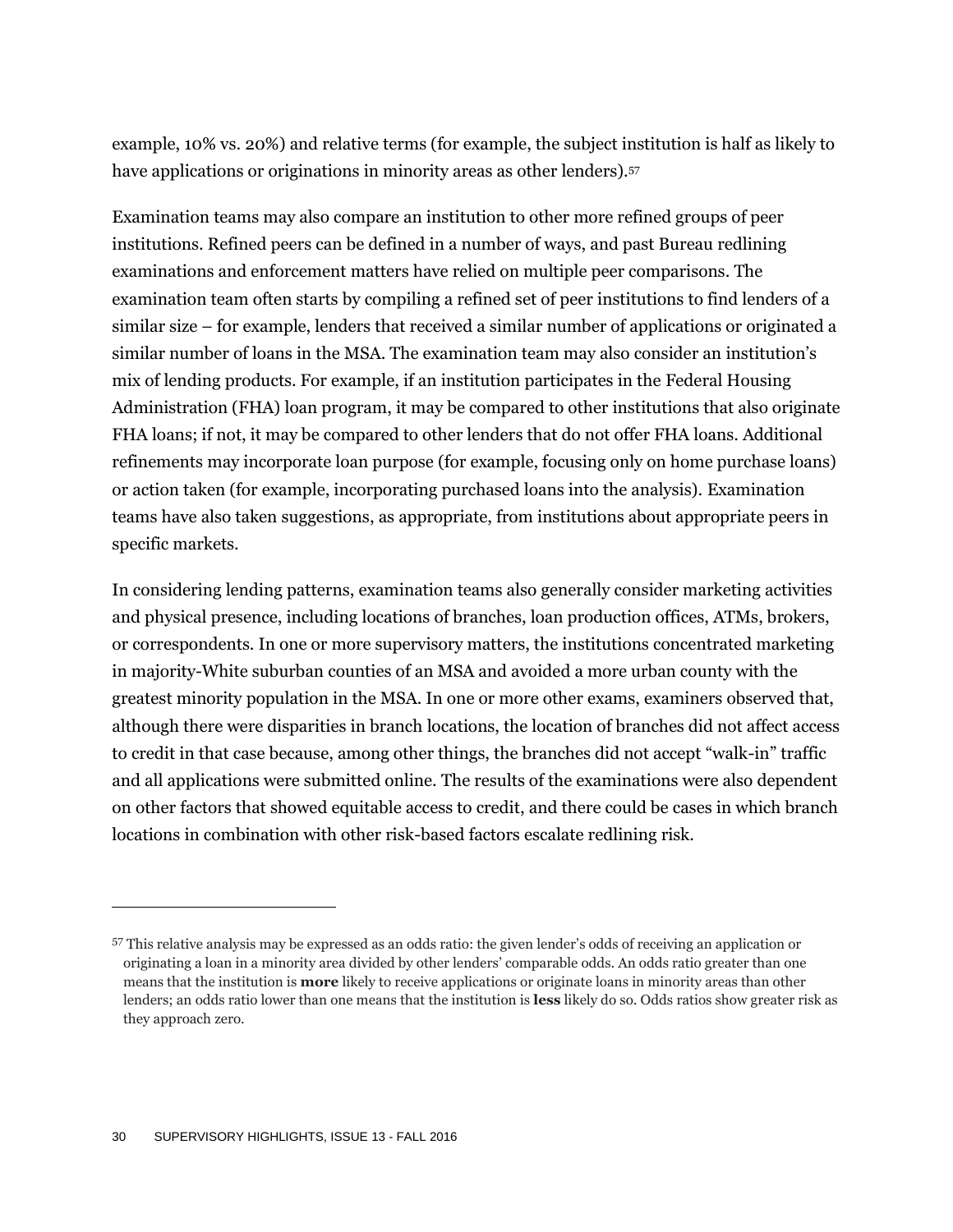For redlining analyses, examination teams generally map information, including data on lending patterns (applications and originations), marketing, and physical presence, against census data to see if there are differences based on the predominant race/ethnicity of the census tract, county, or other geographic designation. Additionally, examination teams will consider any other available evidence about the nature of the lender's business that might help explain the observed lending patterns.

Examination teams have considered numerous factors in each redlining examination, and have invited institutions to identify explanations for any apparent differences in treatment.

Although redlining examinations are generally scheduled at institutions where the Bureau has identified statistical disparities, statistics are never considered in a vacuum. The Bureau will always work with institutions to understand their markets, business models, and other information that could provide nondiscriminatory explanations for lending patterns that would otherwise raise a fair lending risk of redlining.

### 3.4 Consent Order update: Ally Financial Inc. and Ally Bank

On December 19, 2013, working in close coordination with the DOJ, the CFPB ordered Ally Financial Inc. and Ally Bank (Ally) to pay \$80 million in damages to harmed African-American, Hispanic, and Asian and/or Pacific Islander borrowers. The DOJ simultaneously filed a consent order in the United States District Court for the Eastern District of Michigan, which was entered by the court on December 23, 2013. This public enforcement action represented the federal government's largest auto loan discrimination settlement in history.

On January 29, 2016, approximately 301,000 harmed borrowers participating in the settlement—representing approximately 235,000 loans—were mailed checks by the Ally settlement administrator, totaling \$80 million plus interest. In addition, and pursuant to its continuing obligations under the terms of the orders, Ally has also made ongoing payments to consumers affected after the consent orders were entered. Specifically, Ally paid approximately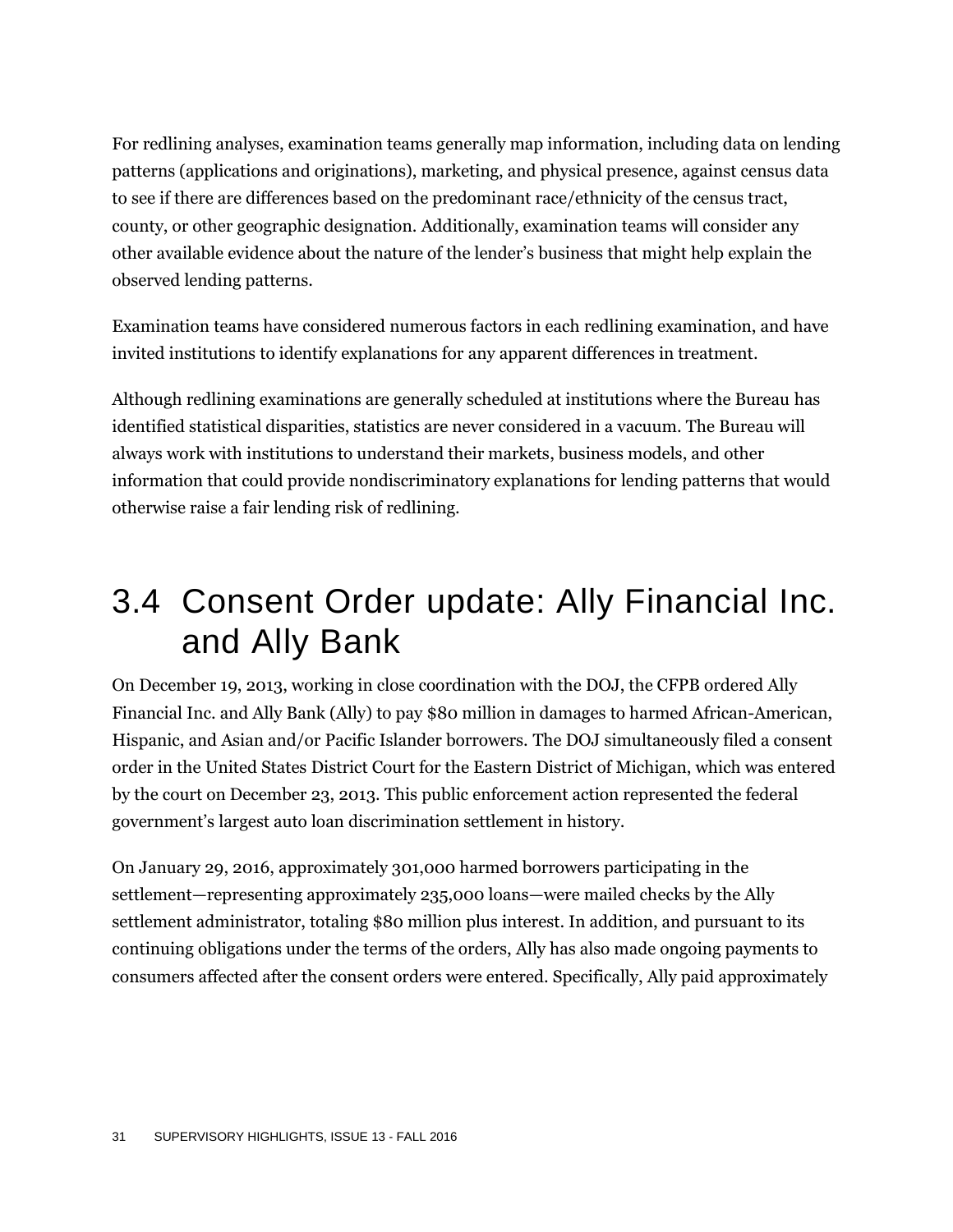\$38.9 million in September 2015 and an additional \$51.5 million in May 2016, to consumers that Ally determined were both eligible and overcharged on auto loans issued during 2014 and 2015, respectively. 58

 $58$  Additional information regarding this public enforcement action can be found in Supervisory Highlights, 2.6.1 (Winter 2016), available at [http://files.consumerfinance.gov/f/201603\\_cfpb\\_supervisory-highlights.pdf](http://files.consumerfinance.gov/f/201603_cfpb_supervisory-highlights.pdf) *and Supervisory Highlights* (Summer 2014), *available at* [http://files.consumerfinance.gov/f/201409\\_cfpb\\_supervisory](http://files.consumerfinance.gov/f/201409_cfpb_supervisory-highlights_auto-lending_summer-2014.pdf)[highlights\\_auto-lending\\_summer-2014.pdf](http://files.consumerfinance.gov/f/201409_cfpb_supervisory-highlights_auto-lending_summer-2014.pdf) .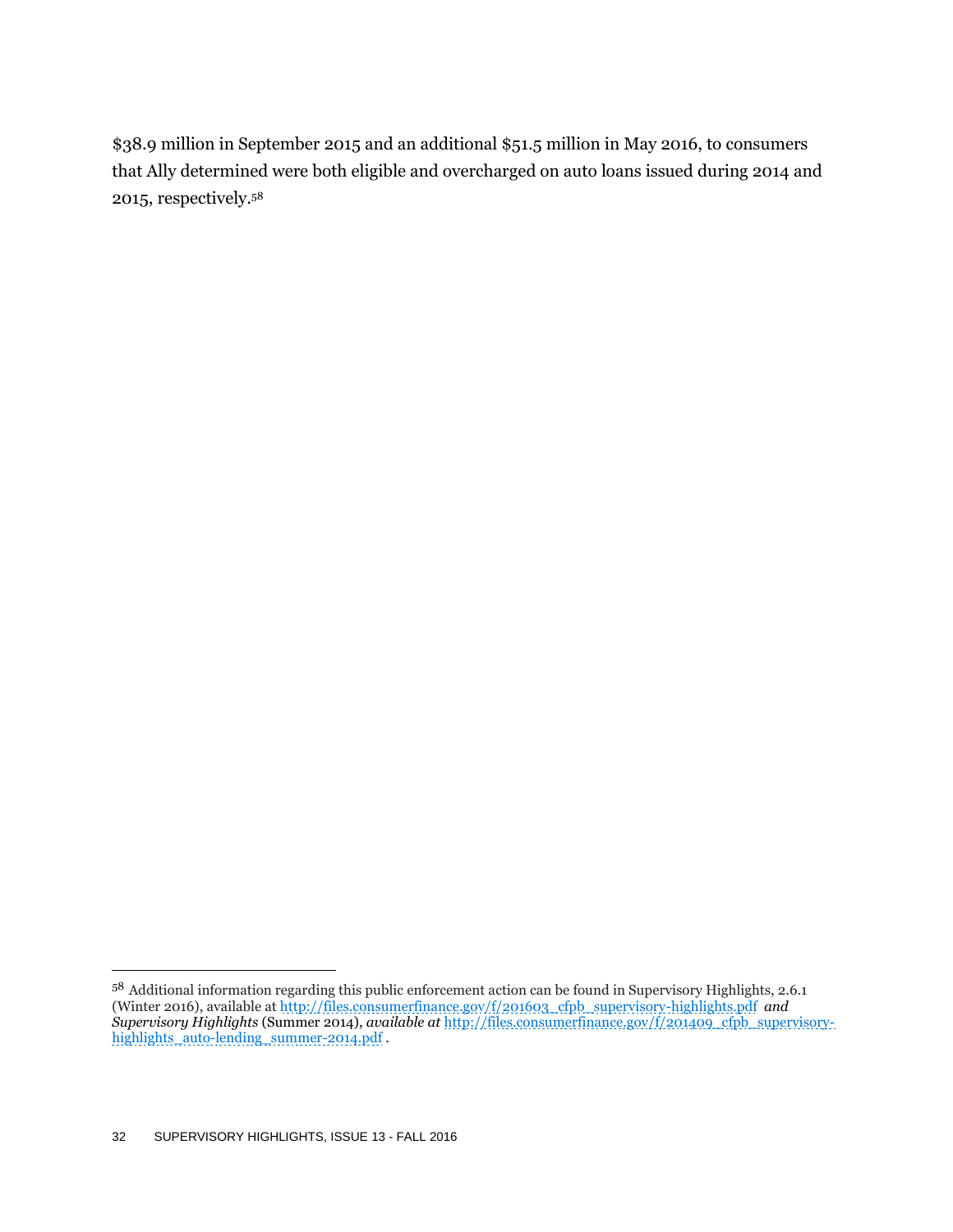## 4. Remedial Actions

### 4.1.1 Public enforcement actions

The following public enforcement actions resulted, at least in part, from examination work.

#### First National Bank of Omaha

On August 25, the CFPB announced an enforcement action against First National Bank of Omaha for its deceptive marketing practices and illegal billing of customers of add-on products. The bank used deceptive marketing to lure consumers into debt cancellation add-on products and it charged consumers for credit monitoring services they did not receive. Among other things, the bank disguised the fact that it was selling consumers a product, distracted consumers into making a purchase, made cancellation of debt cancellation products difficult, and billed for credit monitoring services not provided.

The Bureau's order required First National Bank of Omaha to end unfair billing and other illegal practices, provide \$27.75 million in relief to roughly 257,000 consumers harmed by its illegal practices, and pay a \$4.5 million civil money penalty.

#### Wells Fargo Bank, N.A

On August 22, the CFPB took action against Wells Fargo Bank for illegal private student loan servicing practices that increased costs and unfairly penalized certain student loan borrowers. The Bureau identified breakdowns throughout Wells Fargo's loan servicing process, including failing to provide important payment information to consumers, charging consumers illegal fees, and failing to update inaccurate credit report information. The order requires Wells Fargo to improve its consumer billing and student loan payment processing practices, provide \$410,000 in relief to borrowers, and pay a \$3.6 million civil money penalty.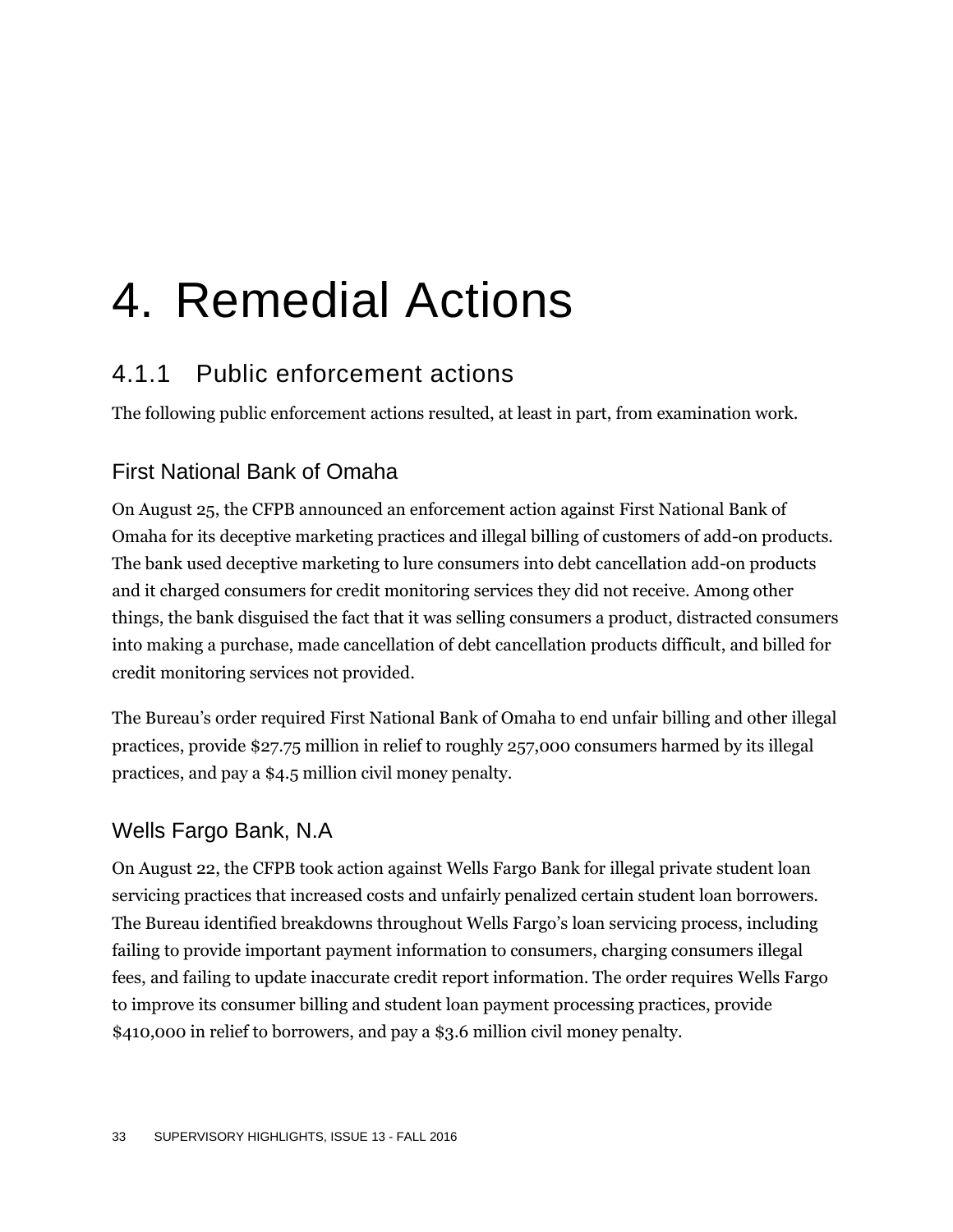### 4.1.2 Non-public supervisory actions

In addition to the public enforcement actions above, recent supervisory activities have resulted in approximately \$11.3 million in restitution to more than 225,000 consumers. These nonpublic supervisory actions generally have been the product of CFPB ongoing supervision and/or targeted examinations, involving either examiner findings or self-reported violations of Federal consumer financial law. Recent non-public resolutions were reached in the areas of deposits, mortgage servicing, and credit cards.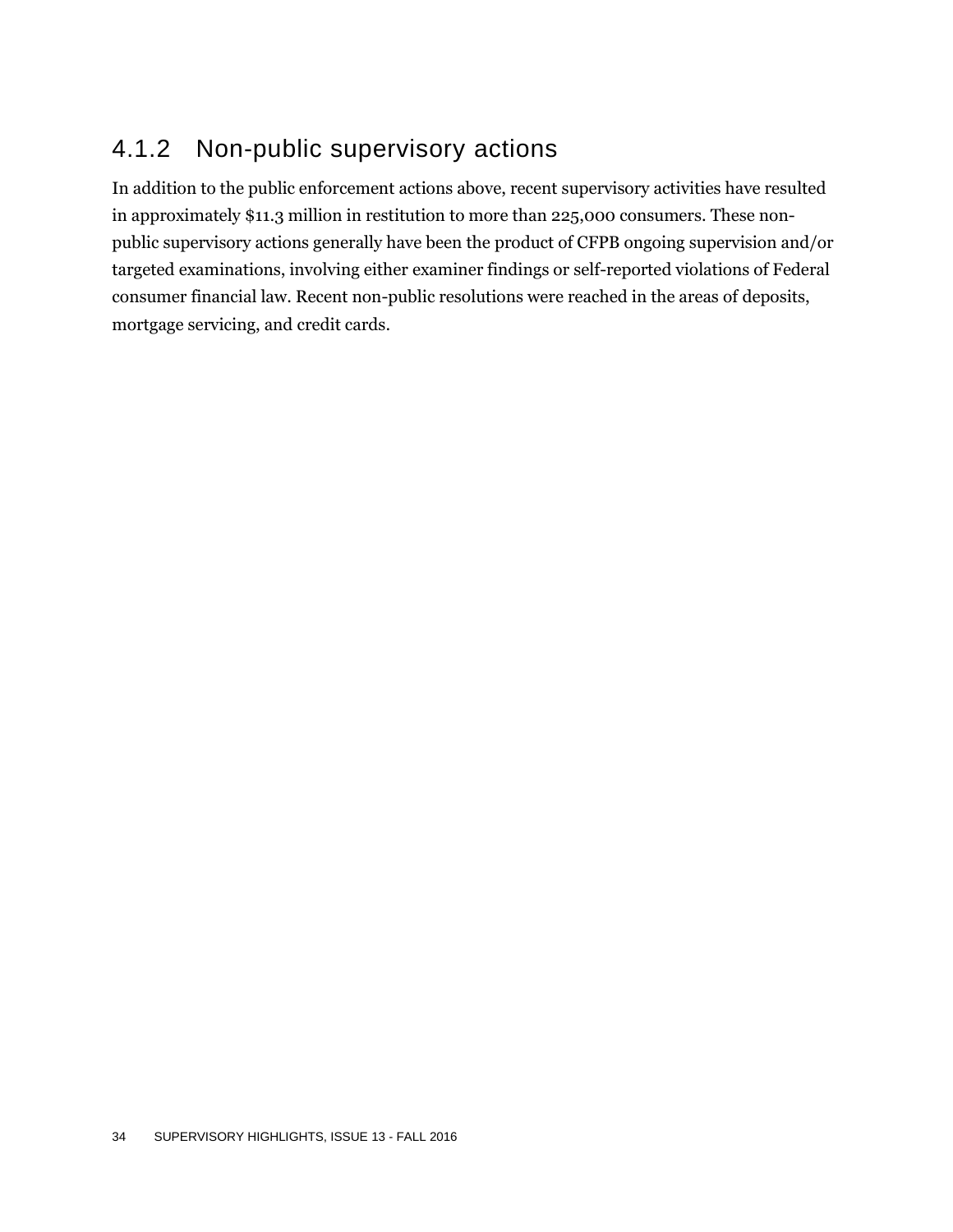## 5. Supervision program developments

### 5.1 Examination procedures

### 5.1.1 Reverse mortgage servicing examination procedures

Today, the CFPB is publishing procedures for examining reverse mortgage servicers.<sup>59</sup> A reverse mortgage allows older homeowners to borrow against the equity in their homes. Unlike a traditional home equity loan, instead of making payments to the servicer, the borrower receives payments from the lender. Over time, the loan amount grows, and must be repaid when the borrower dies or an event of default occurs. The Bureau has received complaints from consumers relating to the servicing of reverse mortgages. The procedures detail how examiners will review a reverse mortgage servicer's compliance with applicable regulations and assess other risks to consumers. The publication of these procedures precedes supervision of reverse mortgage servicers.

<sup>59</sup> *See* the reverse mortgage servicing procedures, *available at* [files.consumerfinance.gov/f/documents/102016\\_cfpb\\_ReverseMortgageServicingExaminationProcedures.pdf.](files.consumerfinance.gov/f/documents/102016_cfpb_ReverseMortgageServicingExaminationProcedures.pdf)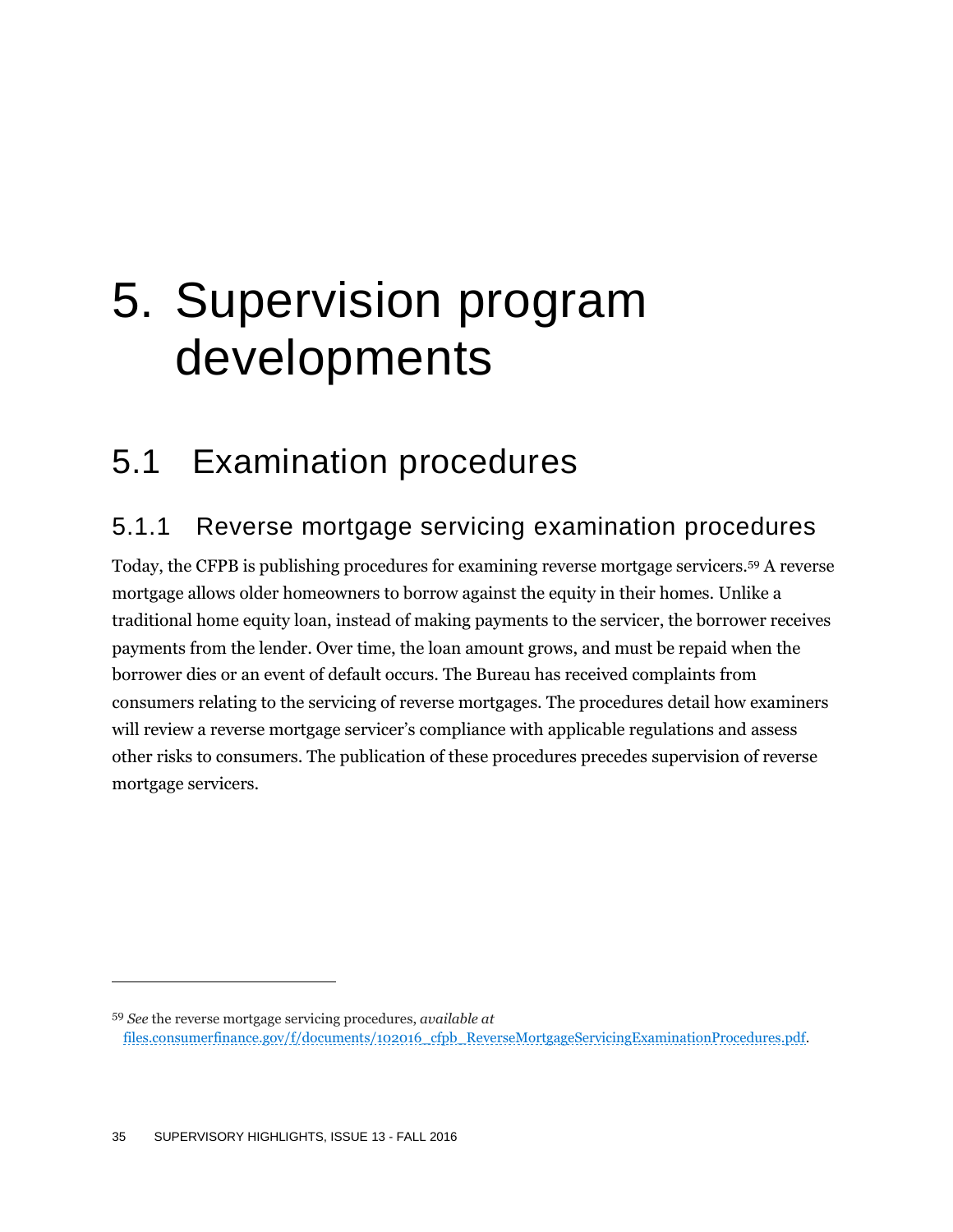### 5.1.2 Student loan servicing examination procedures

The Bureau is also publishing today new procedures for examining student loan servicers,<sup>60</sup> the entities that take payments and manage borrower accounts for consumers of Federal and private education loans. For the last few years, the Bureau has been examining student loan servicers using exam procedures released in 2013. The new procedures reflect the Bureau's new priorities based on experience in the market over those years. For example, we enhanced the sections related to servicer communications about income-driven repayment (IDR) plans, and relating to the IDR application process. We also enhanced the procedures relating to payment processing, and other communications with consumers like billing statements. The procedures detail how examiners in future student loan servicing exams will review student loan servicers' compliance with Federal consumer financial law, including the prohibition against unfair, deceptive, or abusive acts or practices.

### 5.1.3 Military Lending Act examination procedures

On September 30, 2016, the CFPB issued the procedures its examiners will use in identifying consumer harm and risks related to the Military Lending Act (MLA) rule.<sup>61</sup> The MLA rule was updated by the Department of the Defense in July 2015, and these exam procedures are based on the approved Federal Financial Institutions Examination Council (FFIEC) procedures. The exam procedures provide guidance to industry on what the CFPB will be looking for during reviews covering the amended regulation.

For most forms of credit subject to the updated MLA rule, creditors were required to comply with the amended regulation as of Oct. 3, 2016; credit card providers must comply with the new rule as of Oct. 3, 2017.

<sup>60</sup> *See* the student loan servicing procedures, *available at* [files.consumerfinance.gov/f/documents/102016\\_cfpb\\_EducationLoanServicingExamManualUpdate.pdf.](files.consumerfinance.gov/f/documents/102016_cfpb_EducationLoanServicingExamManualUpdate.pdf)

<sup>61</sup> *See* the MLA examination procedures, *available at* [http://www.consumerfinance.gov/policy](http://www.consumerfinance.gov/policy-compliance/guidance/supervision-examinations/military-lending-act-examination-procedures/)[compliance/guidance/supervision-examinations/military-lending-act-examination-procedures/.](http://www.consumerfinance.gov/policy-compliance/guidance/supervision-examinations/military-lending-act-examination-procedures/)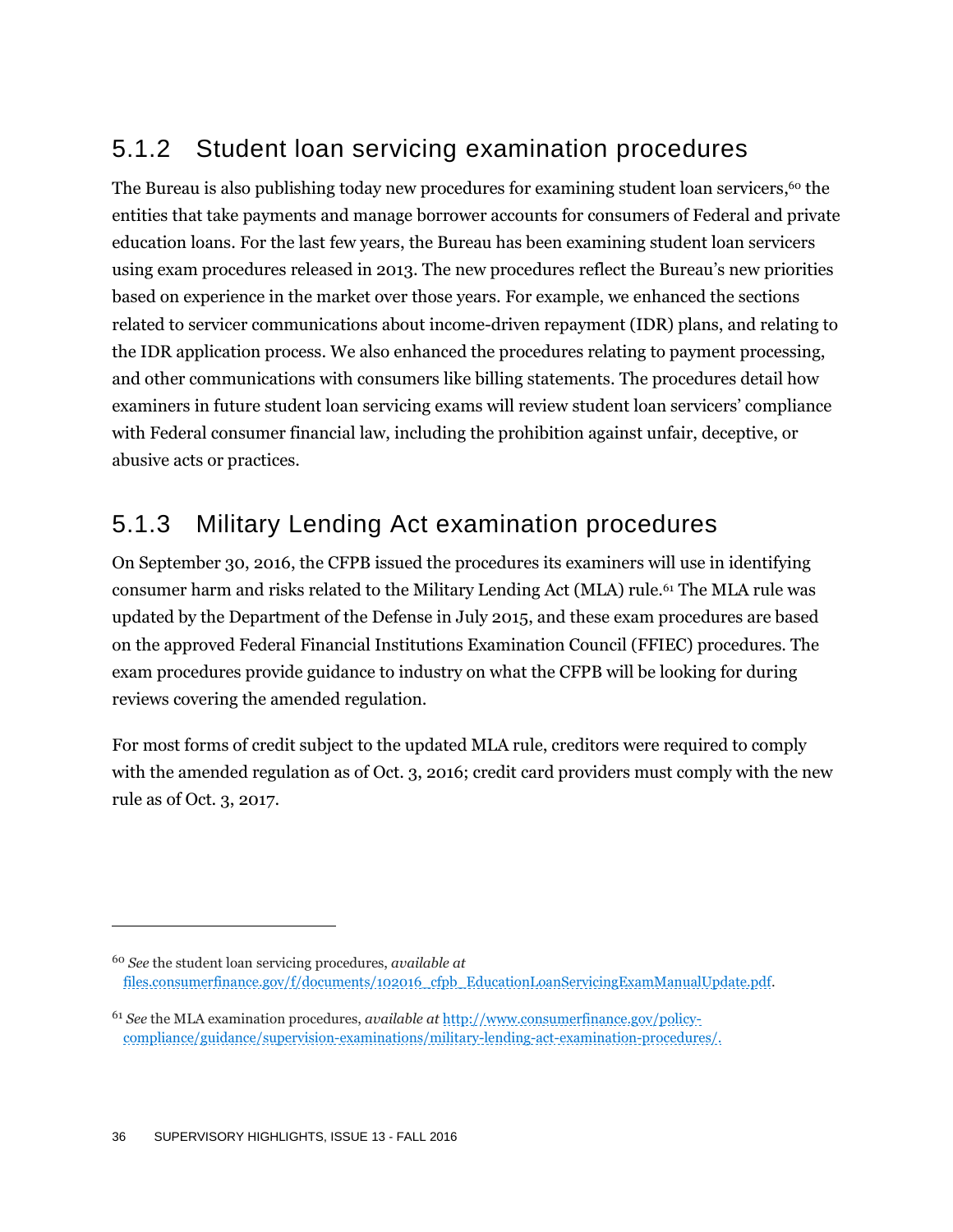## 5.2 Recent CFPB guidance

### 5.2.1 Amendment to the service provider bulletin

Today, the CFPB is amending and reissuing its service provider bulletin as CFPB Compliance Bulletin and Policy Guidance 2016-02, Service Providers.<sup>62</sup> The amendment clarifies that the Bureau expects that "the depth and formality of the entity's risk management program for service providers may vary depending upon the service being performed – its size, scope, complexity, importance, and potential for consumer harm – and the performance of the service provider in carrying out its activities in compliance with Federal consumer financial laws and regulations. While due diligence does not provide a shield against liability for actions by the service provider, using appropriate due diligence can reduce the risk that the service provider will commit violations for which the supervised entity may be responsible."

Some entities may have interpreted the Bureau's 2012 bulletin to mean they had to use the same due diligence requirements for all service providers no matter the risk for consumer harm. As a result, some small service providers have reported that entities have imposed the same due diligence requirements on them as for the largest service providers. The amendment clarifies that the risk management program may be tailored very appropriately to the size, market, and level of risk for consumer harm presented by the service provider.

This change is consistent with the guidance of the Federal prudential regulators and aligns the bulletin with the Bureau's approach that a risk management program should take into account the risk of consumer harm presented by the service being provided and supervised entities may tailor their due diligence based on the risk of consumer harm. Appropriate risk management programs would further the goal of ensuring that entities comply with Federal consumer financial laws and avoid consumer harm, including when using service providers.

<sup>62</sup> *See* CFPB, Compliance Bulletin 2016-02, *available at* [files.consumerfinance.gov/f/documents/102016\\_cfpb\\_OfficialGuidanceServiceProviderBulletin.pdf.](files.consumerfinance.gov/f/documents/102016_cfpb_OfficialGuidanceServiceProviderBulletin.pdf)